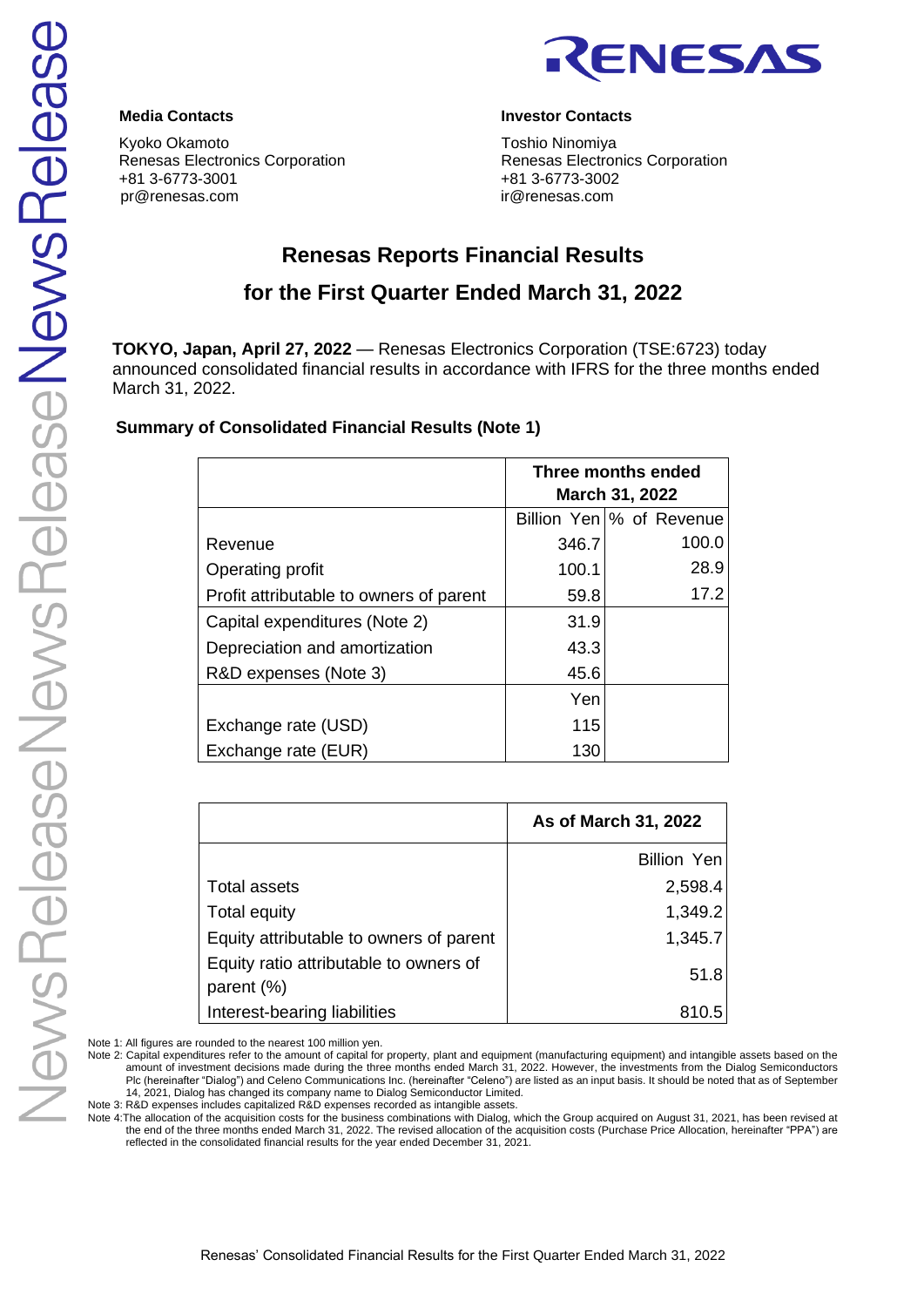**RENESAS ELECTRONICS CORPORATION Consolidated Financial Results for the First Quarter Ended March 31, 2022**

English translation from the original Japanese-language document



**April 27, 2022**

Company name : **Company name** : **Renesas Electronics Corporation**<br>Stock exchanges on which the shares are listed : Tokyo Stock Exchange, Prime Market Stock exchanges on which the shares are listed : Tokyo Stock exchanges on which the shares are listed  $\cdot$  6723 Code number<br>URL URL : https://www.renesas.com Representative : Hidetoshi Shibata, President and CEO<br>Contact person : Hidetoshi Shibata, President and CEO<br>Contact person : Masayuki Nagayama, Vice President,

Filing date of Shihanki Hokokusho (scheduled)

- 
- 
- 
- 
- : Masayuki Nagayama, Vice President, CEO Office
- Tel. +81 (0)3-6773-3002
- 

(Amounts are rounded to the nearest million yen)

## **1. Consolidated financial results for the three months ended March 31, 2022**

**1.1 Consolidated financial results** (% of change from corresponding period of the previous year)

|                                         | Revenue |      | <b>Operating</b> | profit | before tax | <b>Profit</b> |         | <b>Profit</b> |         | <b>Profit</b><br>attributable to<br>owners of<br>parent | <b>Total</b><br><b>comprehensive</b><br>income |      |
|-----------------------------------------|---------|------|------------------|--------|------------|---------------|---------|---------------|---------|---------------------------------------------------------|------------------------------------------------|------|
|                                         | Million | $\%$ | Million          | $\%$   | Million    | $\%$          | Million | $\%$          | Million | %                                                       | Million                                        | $\%$ |
|                                         | ven     |      | ven              |        | yen        |               | ven     |               | ven     |                                                         | yen                                            |      |
| Three months<br>ended March 31,<br>2022 | 346,696 |      | 70.2 100,077     | 231.5  | 78,996     | 348.2         | 59,838  | 333.4         | 59.784  |                                                         | 335.9 190,173                                  | 93.1 |
| Three months<br>ended March 31,<br>2021 | 203,678 | 14.0 | 30.191           | 126.8  | 17,624     | 24.3          | 13.806  | 21.6          | 13.714  | 21.5                                                    | 98.475                                         |      |

|                                      | <b>Basic</b><br>earnings<br>per share | <b>Diluted</b><br>earnings<br>per share |
|--------------------------------------|---------------------------------------|-----------------------------------------|
|                                      | Yen                                   | Yen                                     |
| Three months ended<br>March 31, 2022 | 30.74                                 | 30.15                                   |
| Three months ended<br>March 31, 2021 | 7.92                                  | 7.75                                    |

## **1.2 Consolidated financial position**

|                   | <b>Total assets</b> | <b>Total equity</b> | Equity<br>attributable to<br>owners | <b>Ratio of equity</b><br>attributable to<br>owners |
|-------------------|---------------------|---------------------|-------------------------------------|-----------------------------------------------------|
|                   | Million yen         | Million yen         | Million yen                         | %                                                   |
| March 31, 2022    | 2,598,417           | 1,349,247           | 1,345,710                           | 51.8                                                |
| December 31, 2021 | 2,426,193           | 1,154,907           | 1,151,590                           | 47.5                                                |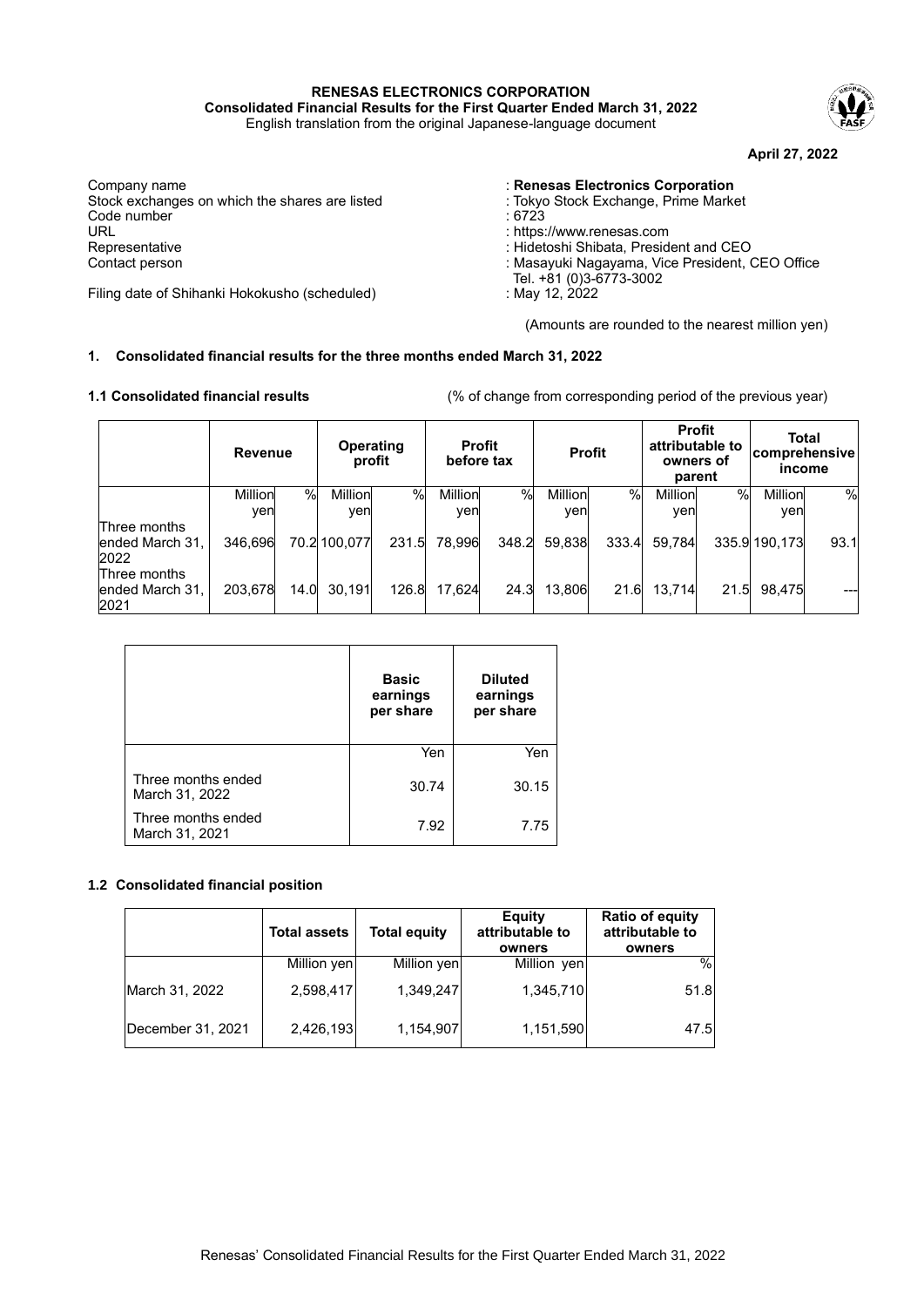## **2. Cash dividends**

|                                                                     | Cash dividends per share          |                                    |                                   |                       |             |  |  |
|---------------------------------------------------------------------|-----------------------------------|------------------------------------|-----------------------------------|-----------------------|-------------|--|--|
|                                                                     | At the end<br>of first<br>quarter | At the end<br>of second<br>quarter | At the end<br>of third<br>quarter | At the end<br>of year | Total       |  |  |
| Year ended<br>December 31, 2021<br>Year ending                      | Yen<br>---<br>---                 | Yen<br>0.00                        | Yen<br>$---$                      | Yen<br>0.00           | Yen<br>0.00 |  |  |
| December 31, 2022<br>Year ending<br>December 31, 2022<br>(forecast) |                                   | 0.00                               | ---                               |                       |             |  |  |

Note: Change in forecast of cash dividends since the most recently announced forecast: Yes

#### **3. Forecast of consolidated results for the six months ending June 30, 2022**

|                                      | <b>Revenue</b>           |                | <b>Non-GAAP</b><br><b>Gross Margin</b> |      | <b>Non-GAAP</b><br><b>Operating Margin</b> |      |
|--------------------------------------|--------------------------|----------------|----------------------------------------|------|--------------------------------------------|------|
|                                      | Million yen              | %              | $\%$                                   | %pts | $\%$                                       | %pts |
| Six months<br>ending June 30<br>2022 | 721,696<br>$(\pm 4,000)$ | 71.2<br>(±0.9) | 57.9                                   | 6.8  | 37.7                                       | 10.7 |

Note 1: The Group reports its consolidated forecast on a quarterly basis (cumulative quarters) as substitute for a yearly forecast in a range format. The revenue forecast is provided assuming the midpoint and the range of the forecast are listed in brackets. The gross margin and the operating margin forecasts are provided assuming the midpoint in the revenue forecast.

Note 2: Non-GAAP figures are calculated by removing or adjusting non-recurring items and other adjustments from GAAP (IFRS) figures following a certain set of rules. The Group believes non-GAAP measures provide useful information in understanding and evaluating the Group's constant business results, and therefore forecasts are provided on a non-GAAP basis. However, the figure provided as revenue is based on IFRS and does not include non-GAAP adjustments.

#### **4. Others**

- 4.1 Changes in significant subsidiaries for the three months ended March 31, 2022: No (Changes in specified subsidiaries resulting in changes in scope of consolidation)
- 4.2 Changes in Accounting Policies, Changes in Accounting Estimates and Corrections of Prior Period Errors
	- 1. Changes in accounting policies with revision of accounting standard: No
	- 2. Changes in accounting policies except for 4.2.1: No
	- 3. Changes in accounting estimates: No
- 4.3 Number of shares issued and outstanding (common stock)

|                          | Number of shares issued and outstanding (including treasury stock) |
|--------------------------|--------------------------------------------------------------------|
| As of March 31, 2022:    | 1.945.692.637 shares                                               |
| As of December 31, 2021: | 1.943.805.775 shares                                               |

| 2. | Number of treasury stock |              |
|----|--------------------------|--------------|
|    | As of March 31, 2022:    | 2,581 shares |
|    | As of December 31, 2021: | 2.581 shares |

3. Average number of shares issued and outstanding Three months ended March 31, 2022: 1,944,641,915 shares<br>Three months ended March 31, 2021: 1,732,607,242 shares Three months ended March 31, 2021:

(Note) Information regarding the implementation of audit procedures: These financial results are not subject to quarterly review procedures by the independent auditor.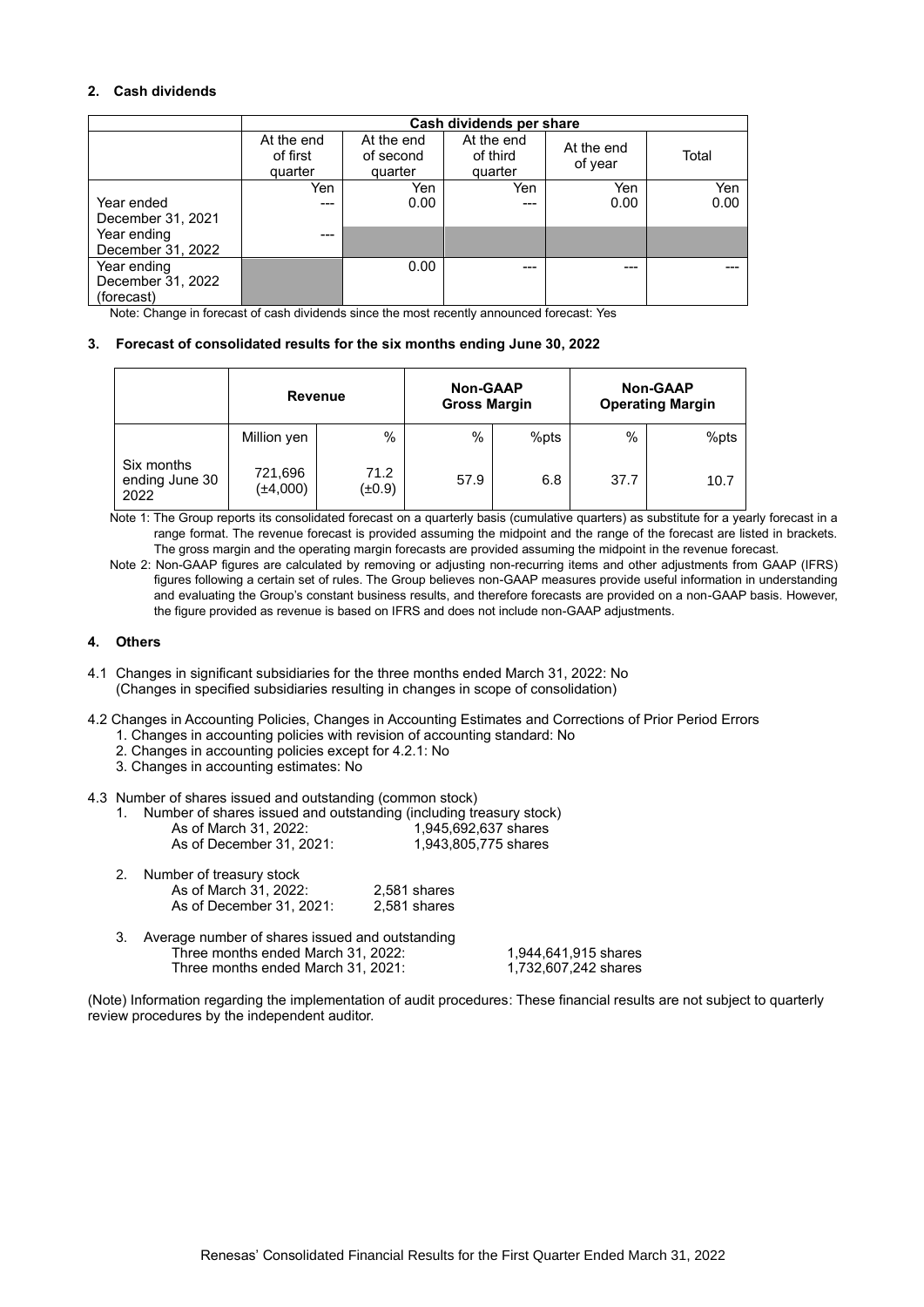# Cautionary Statement

The Group will hold an earnings conference for institutional investors and analysts on April 27, 2022. The Group plans to post the materials which are provided at the meeting, on the Group's website on that day.

The statements with respect to the financial outlook of Renesas Electronics Corporation (hereinafter "the Company") and its consolidated subsidiaries (hereinafter "the Group") are forward-looking statements involving risks and uncertainties. We caution you in advance that actual results may differ materially from such forward-looking statements due to changes in several important factors.

The allocation of the acquisition costs for the business combinations with Dialog, which the Group acquired on August 31, 2021, has been revised at the end of the three months ended March 31, 2022. The revised allocation of the acquisition costs (Purchase Price Allocation, hereinafter "PPA") are reflected in the consolidated financial results for the year ended December 31, 2021. For details, please refer to Appendix 1.5, "Notes to Quarterly Consolidated Financial Statements (Business Combinations)" on page 12.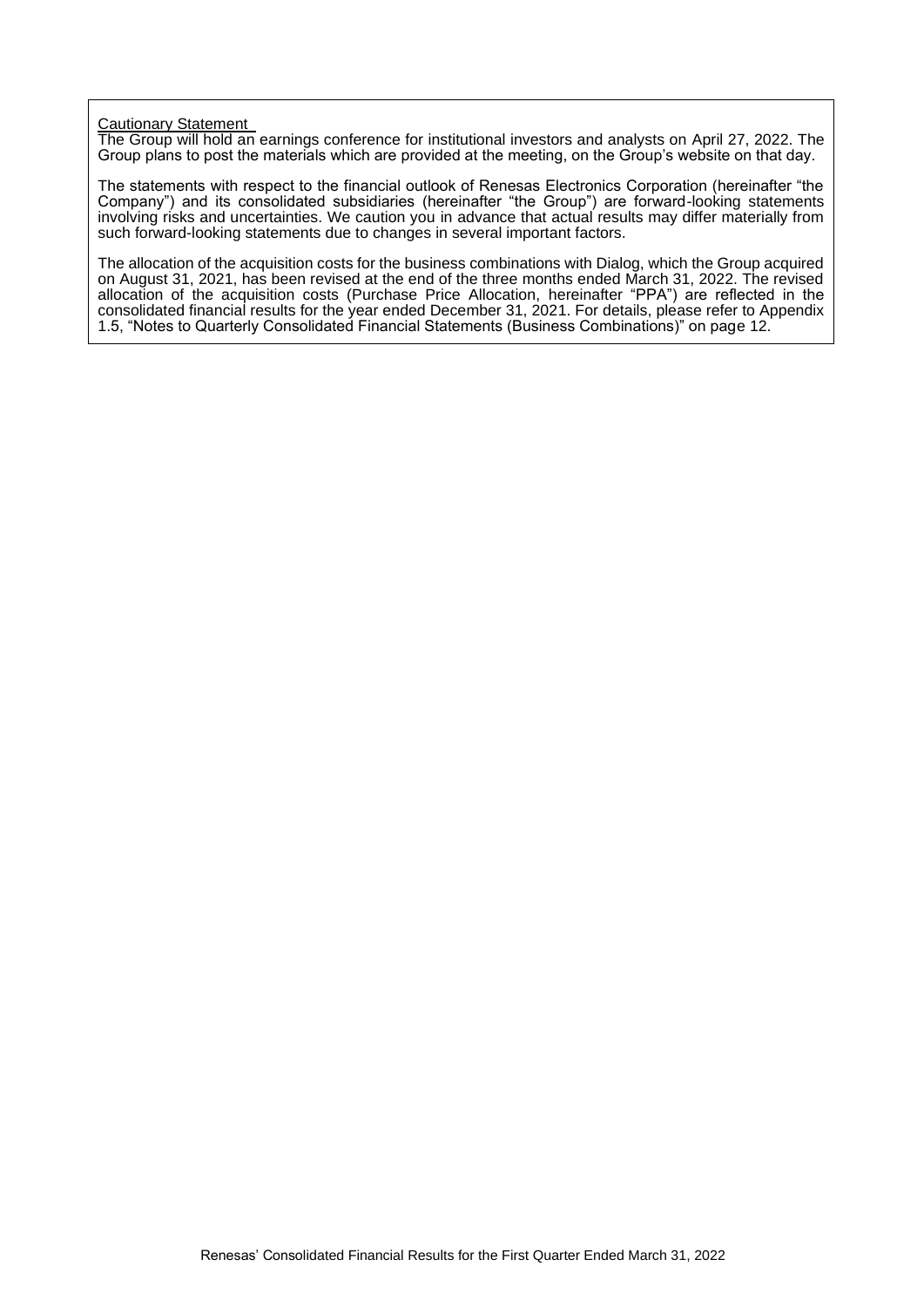# **[APPENDIX]**

| 1. Condensed Consolidated Financial Statements             | 2              |
|------------------------------------------------------------|----------------|
| 1.1 Condensed Consolidated Statement of Financial Position | $\overline{2}$ |
| 1.2 Condensed Consolidated Statement of Profit or Loss and |                |
| <b>Consolidated Statement of Comprehensive Income</b>      | 4              |
| 1.3 Condensed Consolidated Statement of Changes in Equity  | 6              |
| 1.4 Condensed Consolidated Statement of Cash Flows         | 8              |
| 1.5 Notes to Condensed Consolidated Financial Statements   | 9              |
| (Notes about Going Concern Assumption)                     | 9              |
| (Basis for Preparation)                                    | 9              |
| (Basis of Condensed Consolidated Financial Statements)     | 9              |
| (Significant Accounting Policies)                          | 9              |
| (Significant Accounting Estimates and Judgments)           | 9              |
| (Business Segments)                                        | 10             |
| (Business Combinations)                                    | 12             |
| (Trade and Other Receivables)                              | 13             |
| (Trade and Other Payables)                                 | 13             |
| (Revenue)                                                  | 13             |
| (Selling, General and Administrative Expenses)             | 13             |
| (Other Income)                                             | 14             |
| (Other Expenses)                                           | 14             |
| (Additional Information)                                   | 14             |
| (Subsequent Events)                                        | 15             |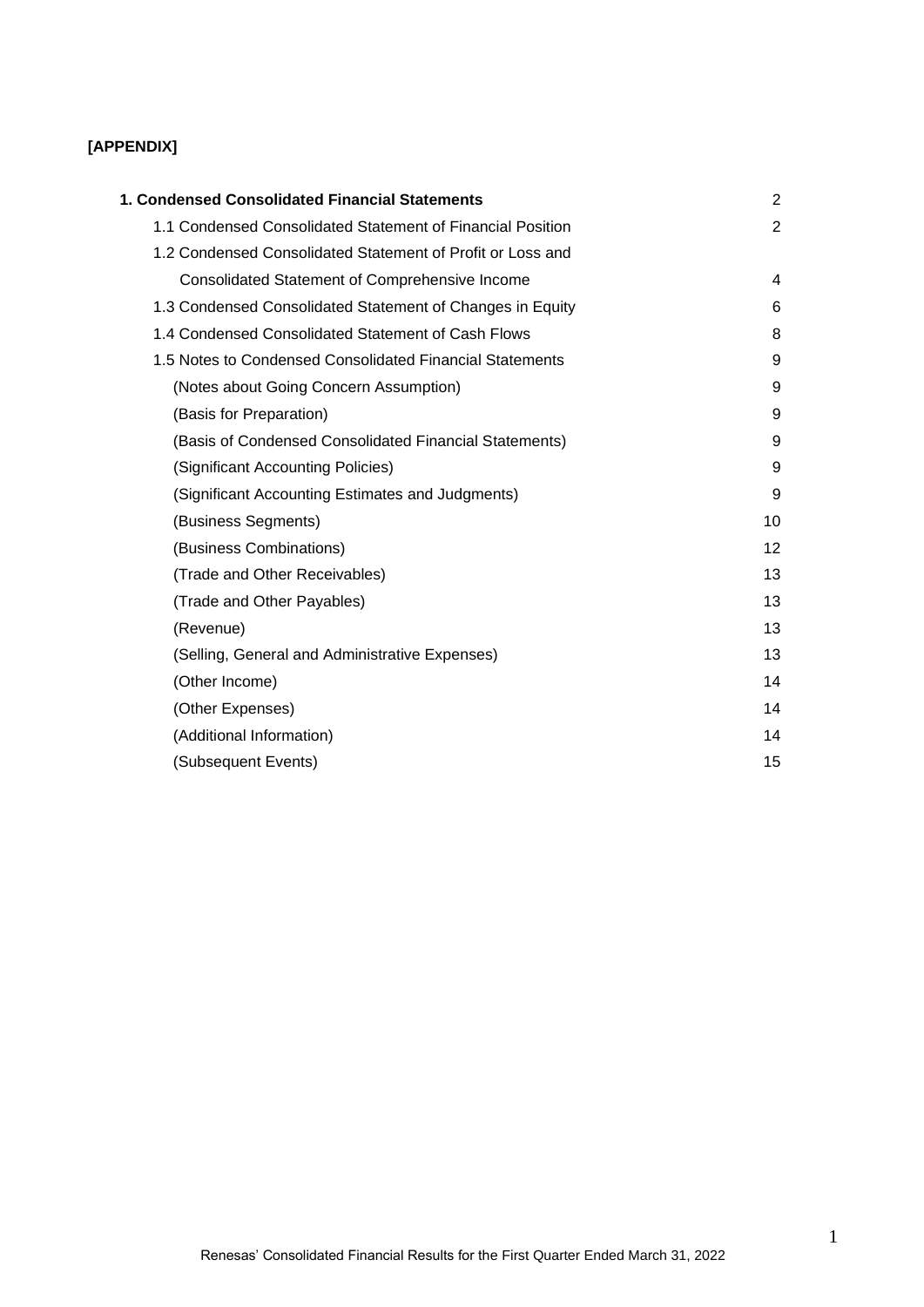#### **1. Condensed Consolidated Financial Statements**

#### **1.1 Condensed Consolidated Statement of Financial Position**

|                         | (In millions of yen) |
|-------------------------|----------------------|
| As of December 31, 2021 | As of March 31, 2022 |
|                         |                      |
|                         |                      |
| 221,924                 | 267,207              |
| 140,478                 | 162,589              |
| 137,925                 | 154,766              |
| 737                     | 552                  |
| 4,395                   | 3,744                |
| 12,352                  | 13,253               |
| 517,811                 | 602,111              |
|                         |                      |
| 198,165                 | 200,778              |
| 1,107,819               | 1,178,804            |
| 516,134                 | 512,889              |
| 34,633                  | 46,021               |
| 42,540                  | 47,922               |
| 9,091                   | 9,892                |
| 1,908,382               | 1,996,306            |
| 2,426,193               | 2,598,417            |
|                         |                      |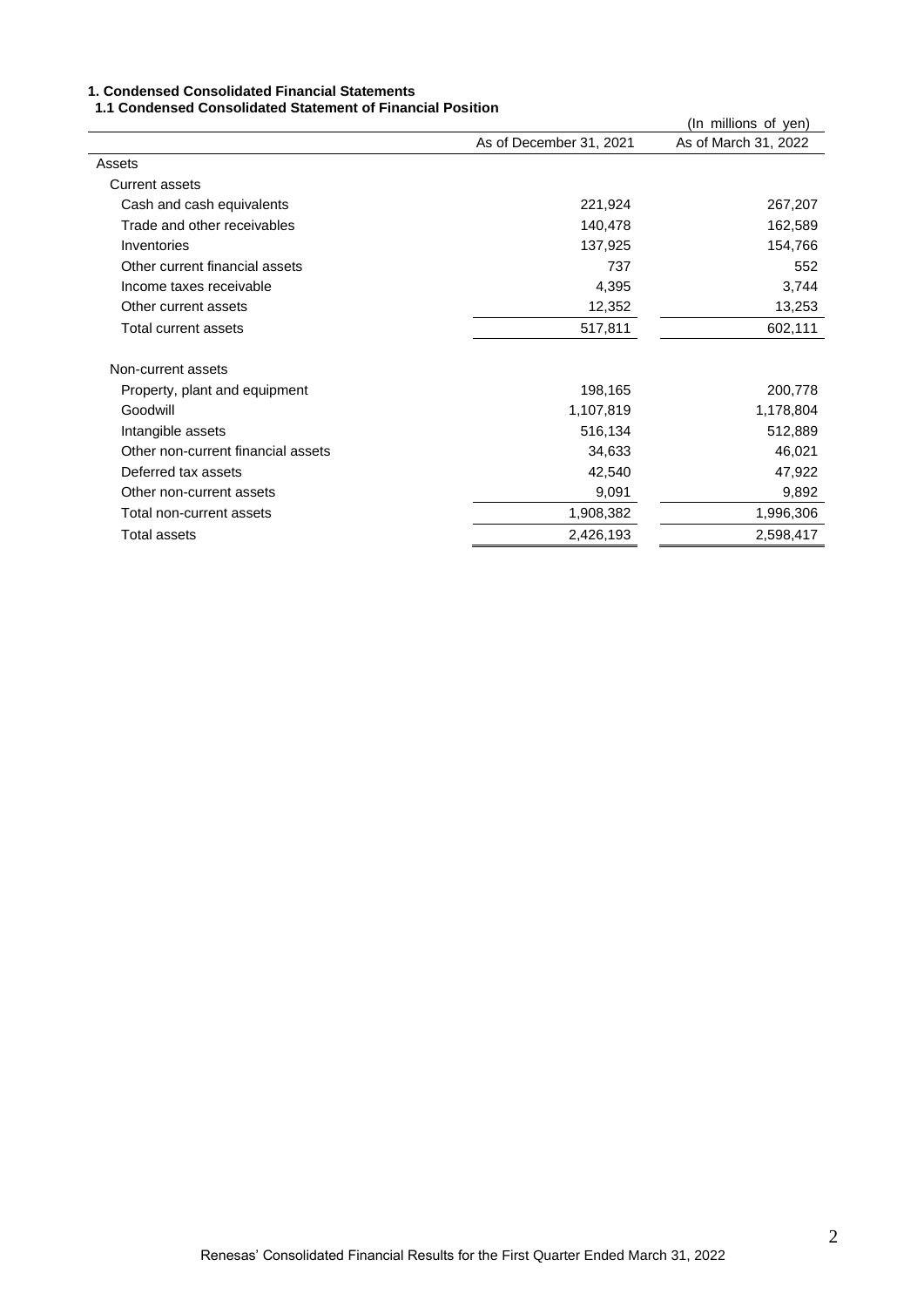| As of December 31, 2021<br>As of March 31, 2022<br>Liabilities and equity<br>Liabilities<br><b>Current liabilities</b><br>Trade and other payables<br>204,330<br>217,802<br>121,158<br>Bonds and borrowings<br>121,105<br>Other current financial liabilities<br>11,341<br>11,595<br>Income taxes payable<br>22,050<br>24,958<br>Provisions<br>11,185<br>9,712<br>77,235<br>64,277<br>Other current liabilities<br><b>Total current liabilities</b><br>447,500<br>449,248<br>Non-current liabilities<br>15,100<br>13,067<br>Trade and other payables<br>Bonds and borrowings<br>692,983<br>673,198<br>Other non-current financial liabilities<br>11,868<br>10,647<br>4,071<br>3,792<br>Income taxes payable<br>Retirement benefit liability<br>27,926<br>28,194<br>4,062<br>Provisions<br>3,795<br>61,060<br>Deferred tax liabilities<br>62,306<br>6,016<br>5,623<br>Other non-current liabilities<br>Total non-current liabilities<br>823,786<br>799,922<br>1,249,170<br><b>Total liabilities</b><br>1,271,286<br>Equity<br>Share capital<br>147,133<br>148,095<br>337,989<br>Capital surplus<br>340,560<br>Retained earnings<br>570,437<br>630,238<br>Treasury shares<br>(11)<br>(11)<br>Other components of equity<br>96,042<br>226,828<br>Total equity attributable to owners of parent<br>1,151,590<br>1,345,710<br>Non-controlling interests<br>3,317<br>3,537<br><b>Total equity</b><br>1,154,907<br>1,349,247<br>Total liabilities and equity<br>2,598,417<br>2,426,193 |  | (In millions of yen) |
|---------------------------------------------------------------------------------------------------------------------------------------------------------------------------------------------------------------------------------------------------------------------------------------------------------------------------------------------------------------------------------------------------------------------------------------------------------------------------------------------------------------------------------------------------------------------------------------------------------------------------------------------------------------------------------------------------------------------------------------------------------------------------------------------------------------------------------------------------------------------------------------------------------------------------------------------------------------------------------------------------------------------------------------------------------------------------------------------------------------------------------------------------------------------------------------------------------------------------------------------------------------------------------------------------------------------------------------------------------------------------------------------------------------------------------------------------------------------------------|--|----------------------|
|                                                                                                                                                                                                                                                                                                                                                                                                                                                                                                                                                                                                                                                                                                                                                                                                                                                                                                                                                                                                                                                                                                                                                                                                                                                                                                                                                                                                                                                                                 |  |                      |
|                                                                                                                                                                                                                                                                                                                                                                                                                                                                                                                                                                                                                                                                                                                                                                                                                                                                                                                                                                                                                                                                                                                                                                                                                                                                                                                                                                                                                                                                                 |  |                      |
|                                                                                                                                                                                                                                                                                                                                                                                                                                                                                                                                                                                                                                                                                                                                                                                                                                                                                                                                                                                                                                                                                                                                                                                                                                                                                                                                                                                                                                                                                 |  |                      |
|                                                                                                                                                                                                                                                                                                                                                                                                                                                                                                                                                                                                                                                                                                                                                                                                                                                                                                                                                                                                                                                                                                                                                                                                                                                                                                                                                                                                                                                                                 |  |                      |
|                                                                                                                                                                                                                                                                                                                                                                                                                                                                                                                                                                                                                                                                                                                                                                                                                                                                                                                                                                                                                                                                                                                                                                                                                                                                                                                                                                                                                                                                                 |  |                      |
|                                                                                                                                                                                                                                                                                                                                                                                                                                                                                                                                                                                                                                                                                                                                                                                                                                                                                                                                                                                                                                                                                                                                                                                                                                                                                                                                                                                                                                                                                 |  |                      |
|                                                                                                                                                                                                                                                                                                                                                                                                                                                                                                                                                                                                                                                                                                                                                                                                                                                                                                                                                                                                                                                                                                                                                                                                                                                                                                                                                                                                                                                                                 |  |                      |
|                                                                                                                                                                                                                                                                                                                                                                                                                                                                                                                                                                                                                                                                                                                                                                                                                                                                                                                                                                                                                                                                                                                                                                                                                                                                                                                                                                                                                                                                                 |  |                      |
|                                                                                                                                                                                                                                                                                                                                                                                                                                                                                                                                                                                                                                                                                                                                                                                                                                                                                                                                                                                                                                                                                                                                                                                                                                                                                                                                                                                                                                                                                 |  |                      |
|                                                                                                                                                                                                                                                                                                                                                                                                                                                                                                                                                                                                                                                                                                                                                                                                                                                                                                                                                                                                                                                                                                                                                                                                                                                                                                                                                                                                                                                                                 |  |                      |
|                                                                                                                                                                                                                                                                                                                                                                                                                                                                                                                                                                                                                                                                                                                                                                                                                                                                                                                                                                                                                                                                                                                                                                                                                                                                                                                                                                                                                                                                                 |  |                      |
|                                                                                                                                                                                                                                                                                                                                                                                                                                                                                                                                                                                                                                                                                                                                                                                                                                                                                                                                                                                                                                                                                                                                                                                                                                                                                                                                                                                                                                                                                 |  |                      |
|                                                                                                                                                                                                                                                                                                                                                                                                                                                                                                                                                                                                                                                                                                                                                                                                                                                                                                                                                                                                                                                                                                                                                                                                                                                                                                                                                                                                                                                                                 |  |                      |
|                                                                                                                                                                                                                                                                                                                                                                                                                                                                                                                                                                                                                                                                                                                                                                                                                                                                                                                                                                                                                                                                                                                                                                                                                                                                                                                                                                                                                                                                                 |  |                      |
|                                                                                                                                                                                                                                                                                                                                                                                                                                                                                                                                                                                                                                                                                                                                                                                                                                                                                                                                                                                                                                                                                                                                                                                                                                                                                                                                                                                                                                                                                 |  |                      |
|                                                                                                                                                                                                                                                                                                                                                                                                                                                                                                                                                                                                                                                                                                                                                                                                                                                                                                                                                                                                                                                                                                                                                                                                                                                                                                                                                                                                                                                                                 |  |                      |
|                                                                                                                                                                                                                                                                                                                                                                                                                                                                                                                                                                                                                                                                                                                                                                                                                                                                                                                                                                                                                                                                                                                                                                                                                                                                                                                                                                                                                                                                                 |  |                      |
|                                                                                                                                                                                                                                                                                                                                                                                                                                                                                                                                                                                                                                                                                                                                                                                                                                                                                                                                                                                                                                                                                                                                                                                                                                                                                                                                                                                                                                                                                 |  |                      |
|                                                                                                                                                                                                                                                                                                                                                                                                                                                                                                                                                                                                                                                                                                                                                                                                                                                                                                                                                                                                                                                                                                                                                                                                                                                                                                                                                                                                                                                                                 |  |                      |
|                                                                                                                                                                                                                                                                                                                                                                                                                                                                                                                                                                                                                                                                                                                                                                                                                                                                                                                                                                                                                                                                                                                                                                                                                                                                                                                                                                                                                                                                                 |  |                      |
|                                                                                                                                                                                                                                                                                                                                                                                                                                                                                                                                                                                                                                                                                                                                                                                                                                                                                                                                                                                                                                                                                                                                                                                                                                                                                                                                                                                                                                                                                 |  |                      |
|                                                                                                                                                                                                                                                                                                                                                                                                                                                                                                                                                                                                                                                                                                                                                                                                                                                                                                                                                                                                                                                                                                                                                                                                                                                                                                                                                                                                                                                                                 |  |                      |
|                                                                                                                                                                                                                                                                                                                                                                                                                                                                                                                                                                                                                                                                                                                                                                                                                                                                                                                                                                                                                                                                                                                                                                                                                                                                                                                                                                                                                                                                                 |  |                      |
|                                                                                                                                                                                                                                                                                                                                                                                                                                                                                                                                                                                                                                                                                                                                                                                                                                                                                                                                                                                                                                                                                                                                                                                                                                                                                                                                                                                                                                                                                 |  |                      |
|                                                                                                                                                                                                                                                                                                                                                                                                                                                                                                                                                                                                                                                                                                                                                                                                                                                                                                                                                                                                                                                                                                                                                                                                                                                                                                                                                                                                                                                                                 |  |                      |
|                                                                                                                                                                                                                                                                                                                                                                                                                                                                                                                                                                                                                                                                                                                                                                                                                                                                                                                                                                                                                                                                                                                                                                                                                                                                                                                                                                                                                                                                                 |  |                      |
|                                                                                                                                                                                                                                                                                                                                                                                                                                                                                                                                                                                                                                                                                                                                                                                                                                                                                                                                                                                                                                                                                                                                                                                                                                                                                                                                                                                                                                                                                 |  |                      |
|                                                                                                                                                                                                                                                                                                                                                                                                                                                                                                                                                                                                                                                                                                                                                                                                                                                                                                                                                                                                                                                                                                                                                                                                                                                                                                                                                                                                                                                                                 |  |                      |
|                                                                                                                                                                                                                                                                                                                                                                                                                                                                                                                                                                                                                                                                                                                                                                                                                                                                                                                                                                                                                                                                                                                                                                                                                                                                                                                                                                                                                                                                                 |  |                      |
|                                                                                                                                                                                                                                                                                                                                                                                                                                                                                                                                                                                                                                                                                                                                                                                                                                                                                                                                                                                                                                                                                                                                                                                                                                                                                                                                                                                                                                                                                 |  |                      |
|                                                                                                                                                                                                                                                                                                                                                                                                                                                                                                                                                                                                                                                                                                                                                                                                                                                                                                                                                                                                                                                                                                                                                                                                                                                                                                                                                                                                                                                                                 |  |                      |
|                                                                                                                                                                                                                                                                                                                                                                                                                                                                                                                                                                                                                                                                                                                                                                                                                                                                                                                                                                                                                                                                                                                                                                                                                                                                                                                                                                                                                                                                                 |  |                      |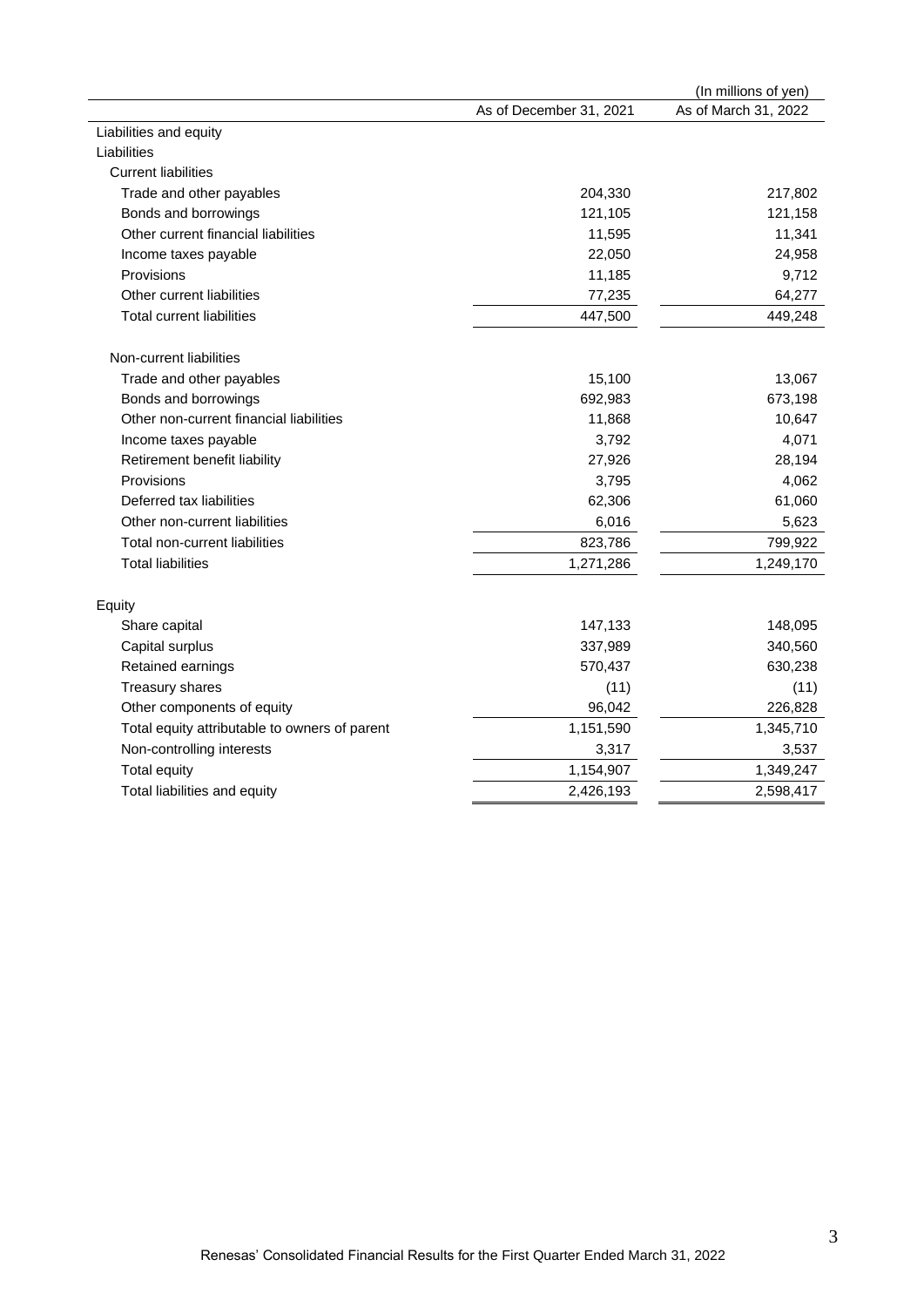#### **1.2 Condensed Consolidated Statement of Profit or Loss and Consolidated Statement of Comprehensive Income** Condensed Consolidated Statement of Profit or Loss

(Three months ended March 31, 2021 and March 31, 2022)

|                                              |                                      | (In millions of yen)                 |
|----------------------------------------------|--------------------------------------|--------------------------------------|
|                                              | Three months ended<br>March 31, 2021 | Three months ended<br>March 31, 2022 |
| Revenue                                      | 203,678                              | 346,696                              |
| Cost of sales                                | (105, 923)                           | (149, 258)                           |
| Gross profit                                 | 97,755                               | 197,438                              |
| Selling, general and administrative expenses | (65, 830)                            | (94,036)                             |
| Other income                                 | 3,155                                | 5,076                                |
| Other expenses                               | (4,889)                              | (8,401)                              |
| Operating profit                             | 30,191                               | 100,077                              |
| Finance income                               | 1,618                                | 142                                  |
| Finance costs                                | (14, 185)                            | (21, 223)                            |
| Profit before tax                            | 17,624                               | 78,996                               |
| Income tax expense                           | (3,818)                              | (19, 158)                            |
| Profit                                       | 13,806                               | 59,838                               |
| Profit attributable to                       |                                      |                                      |
| Owners of parent                             | 13,714                               | 59,784                               |
| Non-controlling interests                    | 92                                   | 54                                   |
| Profit                                       | 13,806                               | 59,838                               |
| Earnings per share                           |                                      |                                      |
| Basic earnings per share (yen)               | 7.92                                 | 30.74                                |
| Diluted earnings per share (yen)             | 7.75                                 | 30.15                                |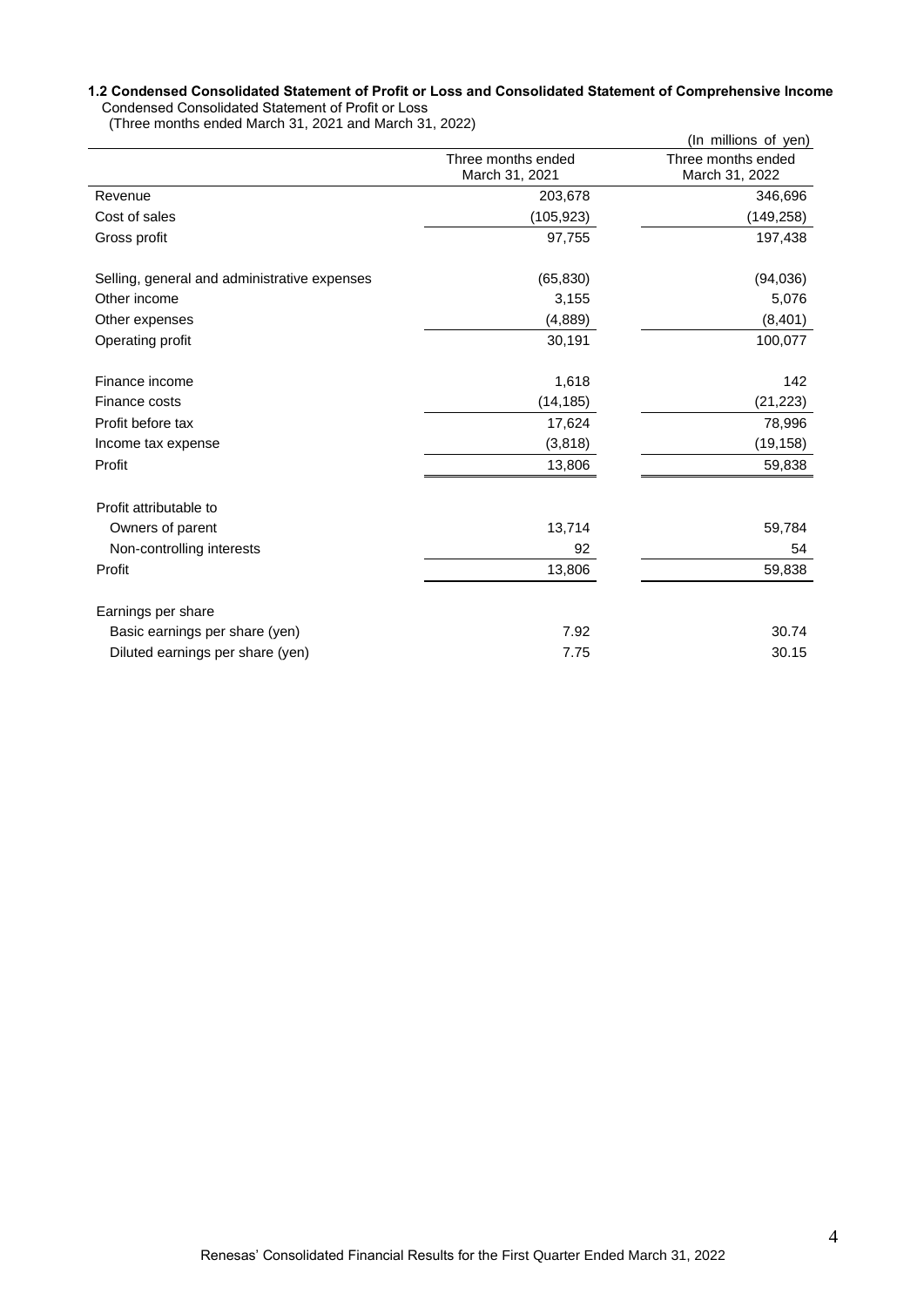# Condensed Consolidated Statement of Comprehensive Income

(Three months ended March 31, 2021 and March 31, 2022)

|                                                                                 |                                      | (In millions of yen)                 |
|---------------------------------------------------------------------------------|--------------------------------------|--------------------------------------|
|                                                                                 | Three months ended<br>March 31, 2021 | Three months ended<br>March 31, 2022 |
| Profit                                                                          | 13,806                               | 59,838                               |
| Other comprehensive income                                                      |                                      |                                      |
| Items that will not be reclassified to profit or loss                           |                                      |                                      |
| Remeasurements of defined benefit plans                                         | (98)                                 | (110)                                |
| Equity instruments measured at fair value<br>through other comprehensive income |                                      | (415)                                |
| Total of items that will not be reclassified to<br>profit or loss               | (98)                                 | (525)                                |
| Items that may be reclassified subsequently to<br>profit or loss                |                                      |                                      |
| Exchange differences on translation of foreign<br>operations                    | 84,766                               | 136,757                              |
| Cash flow hedges                                                                | 1                                    | (5,924)                              |
| Cost of hedges                                                                  |                                      | 27                                   |
| Total of items that may be reclassified<br>subsequently to profit or loss       | 84,767                               | 130,860                              |
| Total other comprehensive income                                                | 84,669                               | 130,335                              |
| Total comprehensive income                                                      | 98,475                               | 190,173                              |
| Comprehensive income attributable to                                            |                                      |                                      |
| Owners of parent                                                                | 98,275                               | 189,953                              |
| Non-controlling interests                                                       | 200                                  | 220                                  |
| Total comprehensive income                                                      | 98,475                               | 190,173                              |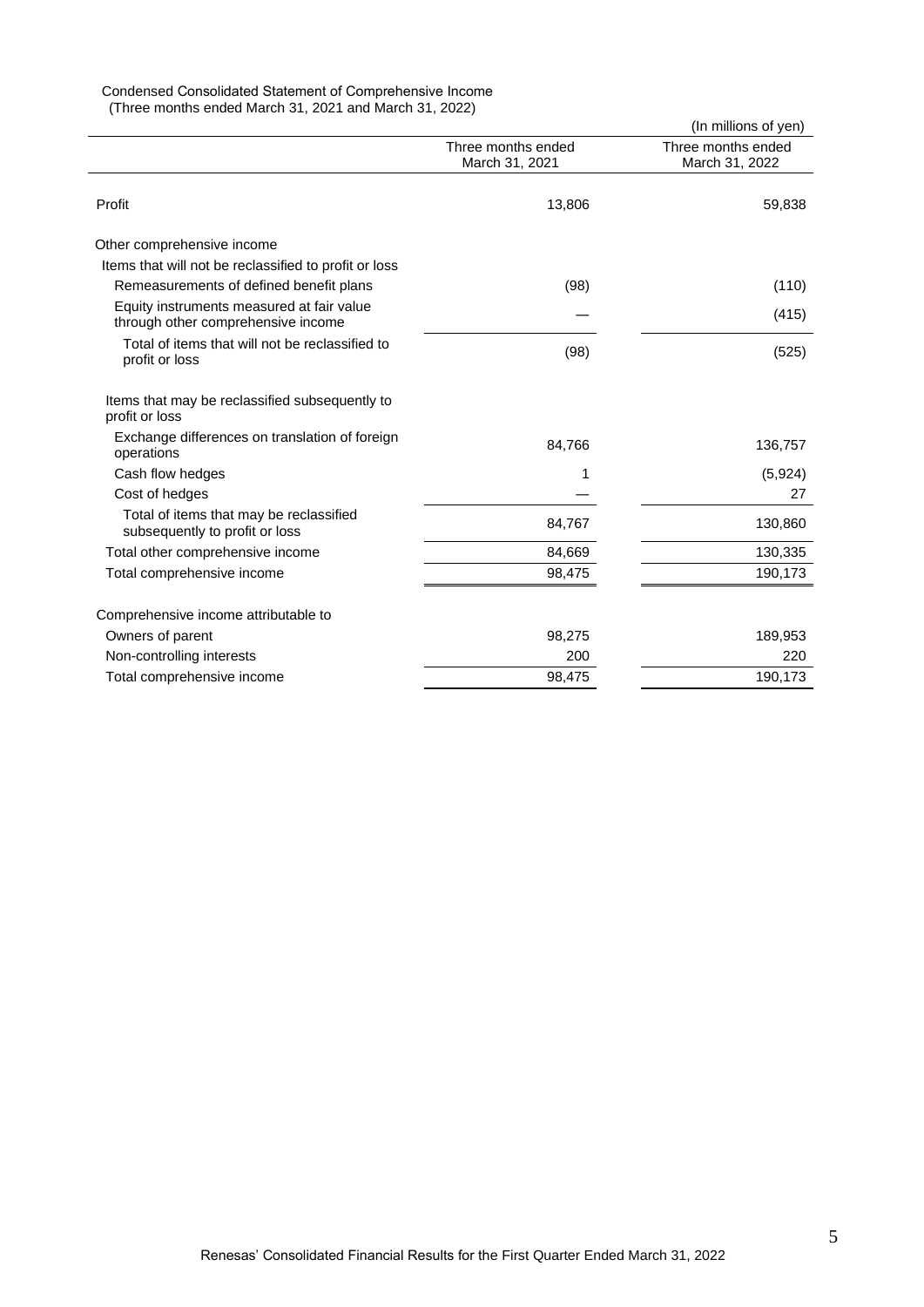#### **1.3 Condensed Consolidated Statement of Changes in Equity**

(Three months ended March 31, 2021)

(In millions of yen)

|                                        | Equity attributable to owners of parent |                 |                      |                 |                             |                                               |                                                                                                |  |
|----------------------------------------|-----------------------------------------|-----------------|----------------------|-----------------|-----------------------------|-----------------------------------------------|------------------------------------------------------------------------------------------------|--|
|                                        |                                         |                 |                      |                 | Other components of equity  |                                               |                                                                                                |  |
|                                        | Share capital                           | Capital surplus | Retained<br>earnings | Treasury shares | Share acquisition<br>rights | Remeasurements<br>of defined benefit<br>plans | Equity<br>instruments<br>measured at fair<br>value through<br>other<br>comprehensive<br>income |  |
| Balance as of<br>January 1, 2021       | 28,971                                  | 208,253         | 449,975              | (11)            | 15,959                      |                                               | (1, 131)                                                                                       |  |
| Profit                                 |                                         |                 | 13,714               |                 |                             |                                               |                                                                                                |  |
| Other<br>comprehensive<br>income       |                                         |                 |                      |                 |                             | (98)                                          |                                                                                                |  |
| Total comprehensive<br>income          |                                         |                 | 13,714               |                 |                             | (98)                                          |                                                                                                |  |
| Issuance of new<br>shares              | 350                                     | 347             |                      |                 |                             |                                               |                                                                                                |  |
| Share-based<br>payment<br>transactions |                                         |                 |                      |                 | 2,301                       |                                               |                                                                                                |  |
| Transfer to<br>retained earnings       |                                         |                 | (92)                 |                 | (6)                         | 98                                            |                                                                                                |  |
| Total transactions with<br>owners      | 350                                     | 347             | (92)                 |                 | 2,295                       | 98                                            |                                                                                                |  |
| Balance as of<br>March 31, 2021        | 29,321                                  | 208,600         | 463,597              | (11)            | 18,254                      |                                               | (1, 131)                                                                                       |  |

|                                        | Equity attributable to owners of parent                            |                  |                            |           |                                                     |                              |              |
|----------------------------------------|--------------------------------------------------------------------|------------------|----------------------------|-----------|-----------------------------------------------------|------------------------------|--------------|
|                                        |                                                                    |                  | Other components of equity |           |                                                     |                              |              |
|                                        | Exchange<br>differences on<br>translation of<br>foreign operations | Cash flow hedges | Cost of hedges             | Total     | Total equity<br>attributable to<br>owners of parent | Non-controlling<br>interests | Total equity |
| Balance as of<br>January 1, 2021       | (85, 315)                                                          |                  |                            | (70, 487) | 616,701                                             | 2,960                        | 619,661      |
| Profit                                 |                                                                    |                  |                            |           | 13,714                                              | 92                           | 13,806       |
| Other<br>comprehensive<br>income       | 84,658                                                             | 1                |                            | 84,561    | 84,561                                              | 108                          | 84,669       |
| Total comprehensive<br>income          | 84,658                                                             | 1                |                            | 84,561    | 98,275                                              | 200                          | 98,475       |
| Issuance of new<br>shares              |                                                                    |                  |                            |           | 697                                                 |                              | 697          |
| Share-based<br>payment<br>transactions |                                                                    |                  |                            | 2,301     | 2,301                                               |                              | 2,301        |
| Transfer to<br>retained earnings       |                                                                    |                  |                            | 92        |                                                     |                              |              |
| Total transactions with<br>owners      |                                                                    |                  |                            | 2,393     | 2,998                                               |                              | 2,998        |
| Balance as of<br>March 31, 2021        | (657)                                                              | 1                |                            | 16,467    | 717,974                                             | 3,160                        | 721,134      |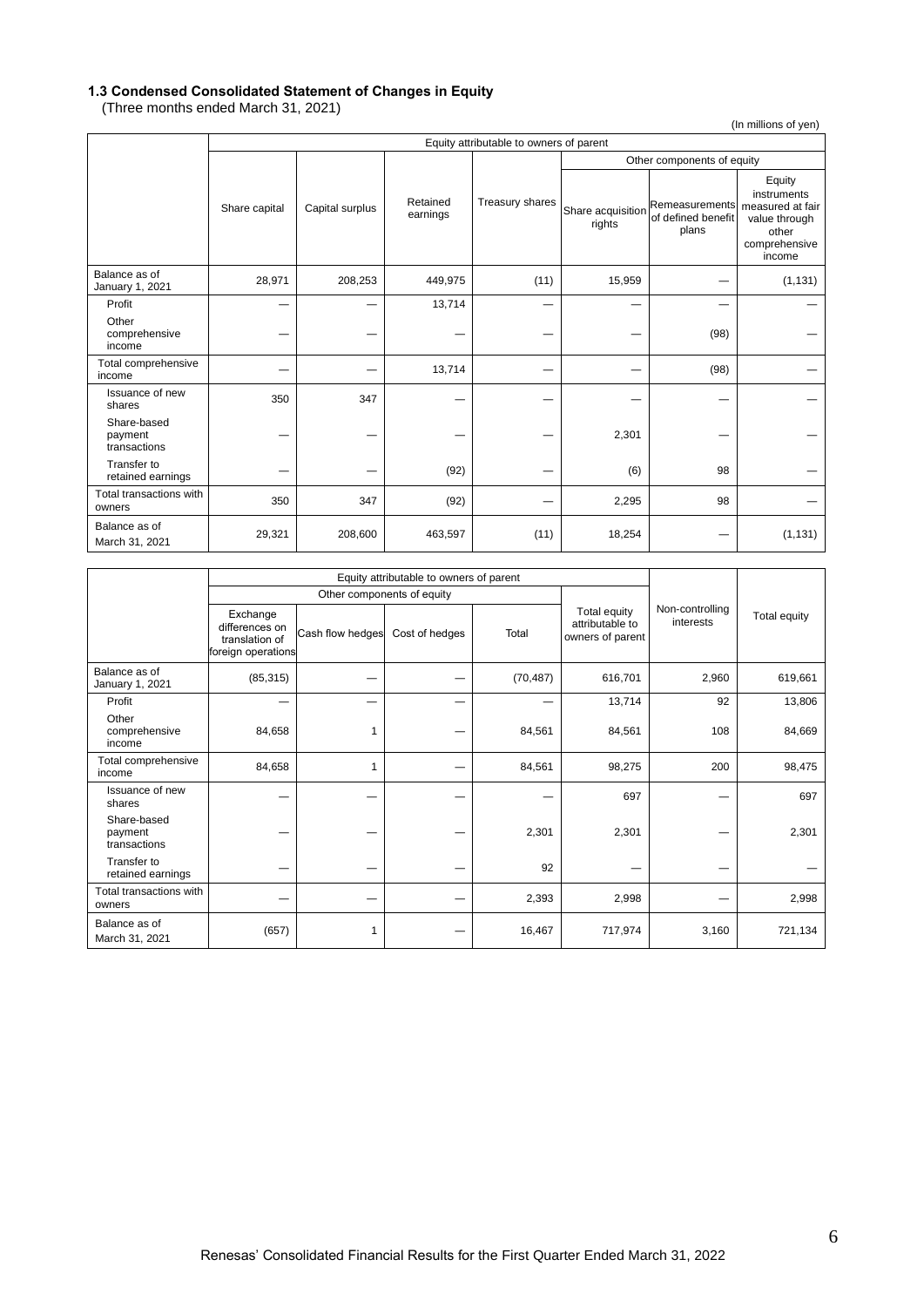# (Three months ended March 31, 2022)

(In millions of yen)

|                                        | Equity attributable to owners of parent |                 |                      |      |                                             |                                               |                                                                                                |  |
|----------------------------------------|-----------------------------------------|-----------------|----------------------|------|---------------------------------------------|-----------------------------------------------|------------------------------------------------------------------------------------------------|--|
|                                        |                                         |                 |                      |      |                                             | Other components of equity                    |                                                                                                |  |
|                                        | Share capital                           | Capital surplus | Retained<br>earnings |      | Treasury shares Share acquisition<br>rights | Remeasurements<br>of defined benefit<br>plans | Equity<br>instruments<br>measured at fair<br>value through<br>other<br>comprehensive<br>income |  |
| Balance as of<br>January 1, 2022       | 147,133                                 | 337,989         | 570,437              | (11) | 13,270                                      |                                               | (1, 475)                                                                                       |  |
| Profit                                 |                                         |                 | 59,784               |      |                                             |                                               |                                                                                                |  |
| Other<br>comprehensive<br>income       |                                         |                 |                      |      |                                             | (110)                                         | (415)                                                                                          |  |
| Total comprehensive<br>income          |                                         |                 | 59,784               |      |                                             | (110)                                         | (415)                                                                                          |  |
| Issuance of new<br>shares              | 962                                     | 956             |                      |      |                                             |                                               |                                                                                                |  |
| Share-based<br>payment<br>transactions |                                         | 1,615           |                      |      | 634                                         |                                               |                                                                                                |  |
| Transfer to<br>retained earnings       |                                         |                 | 17                   |      | (166)                                       | 110                                           | 39                                                                                             |  |
| Total transactions with<br>owners      | 962                                     | 2,571           | 17                   | -    | 468                                         | 110                                           | 39                                                                                             |  |
| Balance as of March<br>31, 2022        | 148,095                                 | 340,560         | 630,238              | (11) | 13,738                                      | -                                             | (1, 851)                                                                                       |  |

|                                        |                                                                    | Equity attributable to owners of parent |                            |         |                                                     |                              |              |
|----------------------------------------|--------------------------------------------------------------------|-----------------------------------------|----------------------------|---------|-----------------------------------------------------|------------------------------|--------------|
|                                        |                                                                    |                                         | Other components of equity |         |                                                     |                              |              |
|                                        | Exchange<br>differences on<br>translation of<br>foreign operations | Cash flow hedges                        | Cost of hedges             | Total   | Total equity<br>attributable to<br>owners of parent | Non-controlling<br>interests | Total equity |
| Balance as of<br>January 1, 2022       | 84,818                                                             | (418)                                   | (153)                      | 96,042  | 1,151,590                                           | 3,317                        | 1,154,907    |
| Profit                                 |                                                                    |                                         |                            |         | 59,784                                              | 54                           | 59,838       |
| Other<br>comprehensive<br>income       | 136,591                                                            | (5,924)                                 | 27                         | 130,169 | 130,169                                             | 166                          | 130,335      |
| Total comprehensive<br>income          | 136,591                                                            | (5,924)                                 | 27                         | 130,169 | 189,953                                             | 220                          | 190,173      |
| Issuance of new<br>shares              |                                                                    |                                         |                            |         | 1,918                                               |                              | 1,918        |
| Share-based<br>payment<br>transactions |                                                                    |                                         |                            | 634     | 2,249                                               |                              | 2,249        |
| Transfer to<br>retained earnings       |                                                                    |                                         |                            | (17)    |                                                     |                              |              |
| Total transactions with<br>owners      |                                                                    |                                         |                            | 617     | 4,167                                               |                              | 4,167        |
| Balance as of March<br>31, 2022        | 221,409                                                            | (6, 342)                                | (126)                      | 226,828 | 1,345,710                                           | 3,537                        | 1,349,247    |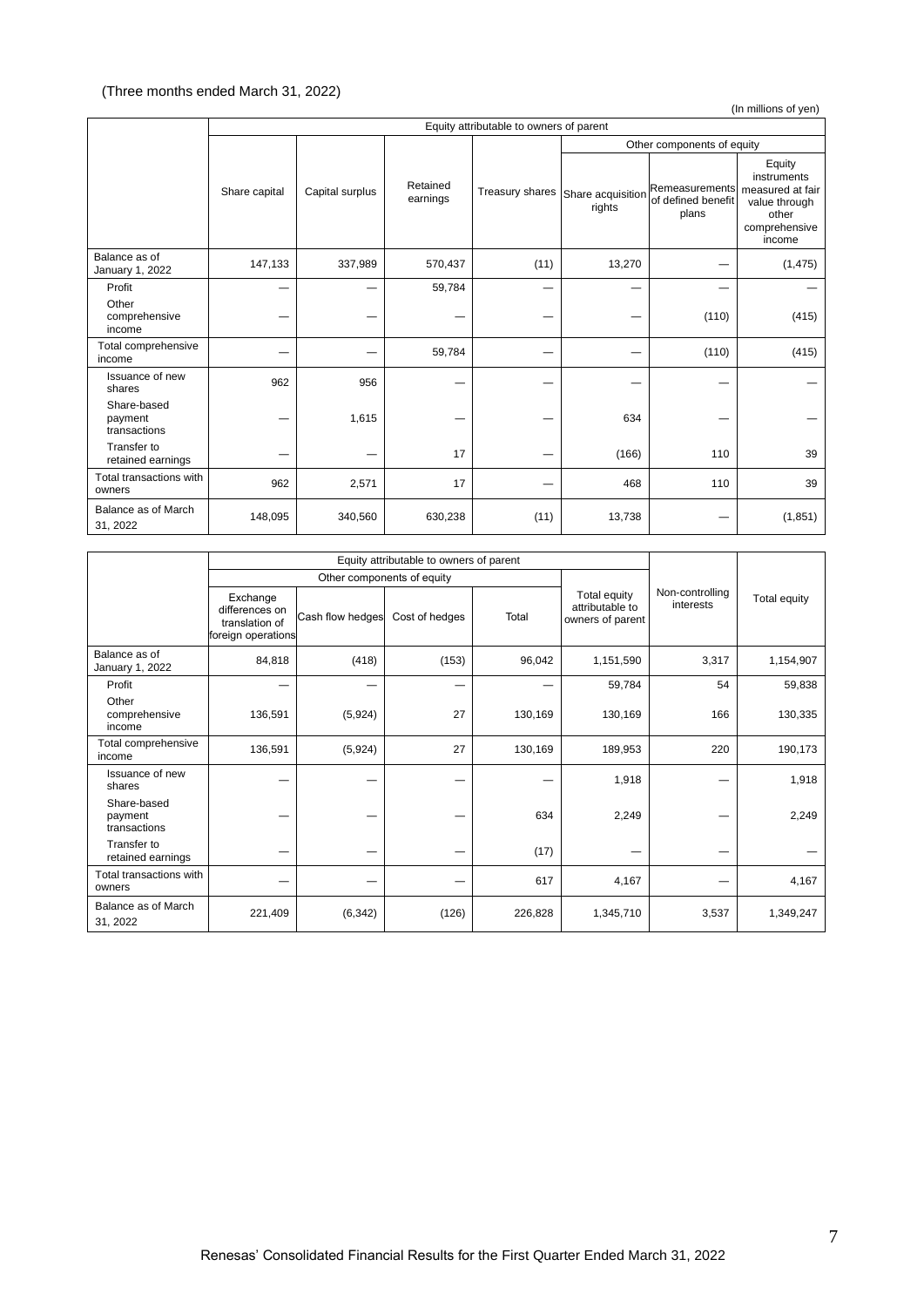# **1.4 Condensed Consolidated Statement of Cash Flows**

|                                                                                 |                                      | (In millions of yen)                 |
|---------------------------------------------------------------------------------|--------------------------------------|--------------------------------------|
|                                                                                 | Three months ended<br>March 31, 2021 | Three months ended<br>March 31, 2022 |
| Cash flows from operating activities                                            |                                      |                                      |
| Profit before tax                                                               | 17,624                               | 78,996                               |
| Depreciation and amortization                                                   | 32,470                               | 43,322                               |
| Impairment losses                                                               |                                      | 5,523                                |
| Finance income and finance costs                                                | 179                                  | 3,533                                |
| Share-based payment expenses                                                    | 2,998                                | 4,006                                |
| Foreign exchange loss (gain)                                                    | 10,397                               | 17,465                               |
| Loss (gain) on sales of property, plant and<br>equipment, and intangible assets | (2,655)                              | (59)                                 |
| Decrease (increase) in inventories                                              | 5,024                                | (12, 384)                            |
| Decrease (increase) in trade and other<br>receivables                           | (9,682)                              | (15,088)                             |
| Decrease (increase) in other financial assets                                   | (2, 496)                             | (6, 971)                             |
| Increase (decrease) in trade and other payables                                 | 7,754                                | 13,116                               |
| Increase (decrease) in retirement benefit liability                             | (679)                                | (216)                                |
| Increase (decrease) in provisions                                               | 2,200                                | (1,688)                              |
| Increase (decrease) in other current liabilities                                | (11, 414)                            | (13, 612)                            |
| Increase (decrease) in other financial liabilities                              |                                      | (2, 159)                             |
| Other                                                                           | 5,057                                | (2,893)                              |
| Subtotal                                                                        | 56,777                               | 110,891                              |
| Interest received                                                               | 63                                   | 62                                   |
| Dividends received                                                              | 201                                  | 4                                    |
| Income taxes paid                                                               | (9,759)                              | (21, 374)                            |
| Net cash flows from operating activities                                        | 47,282                               | 89,583                               |
| Cash flows from investing activities                                            |                                      |                                      |
| Purchase of property, plant and equipment                                       | (4,608)                              | (15, 343)                            |
| Proceeds from sales of property, plant and<br>equipment                         | 2,743                                | 94                                   |
| Purchase of intangible assets                                                   | (2, 323)                             | (4,640)                              |
| Purchase of other financial assets                                              | (1,536)                              | (2,758)                              |
| Proceeds from sales of other financial assets                                   | 233                                  | 761                                  |
| Other                                                                           | (608)                                | (3, 336)                             |
| Net cash flows from investing activities                                        | (6,099)                              | (25, 222)                            |
|                                                                                 |                                      |                                      |
| Cash flows from financing activities                                            |                                      |                                      |
| Repayments of long-term borrowings                                              | (23, 293)                            | (30,018)                             |
| Repayments of lease liabilities                                                 | (950)                                | (1, 330)                             |
| Interest paid                                                                   | (1, 441)                             | (705)                                |
| Other                                                                           | (2)                                  | (8)                                  |
| Net cash flows from financing activities                                        | (25, 686)                            | (32,061)                             |
| Effect of exchange rate changes on cash and cash<br>equivalents                 | 8,344                                | 12,983                               |
| Net increase (decrease) in cash and cash<br>equivalents                         | 23,841                               | 45,283                               |
| Cash and cash equivalents at beginning of the<br>period                         | 219,786                              | 221,924                              |
| Cash and cash equivalents at end of the period                                  | 243,627                              | 267,207                              |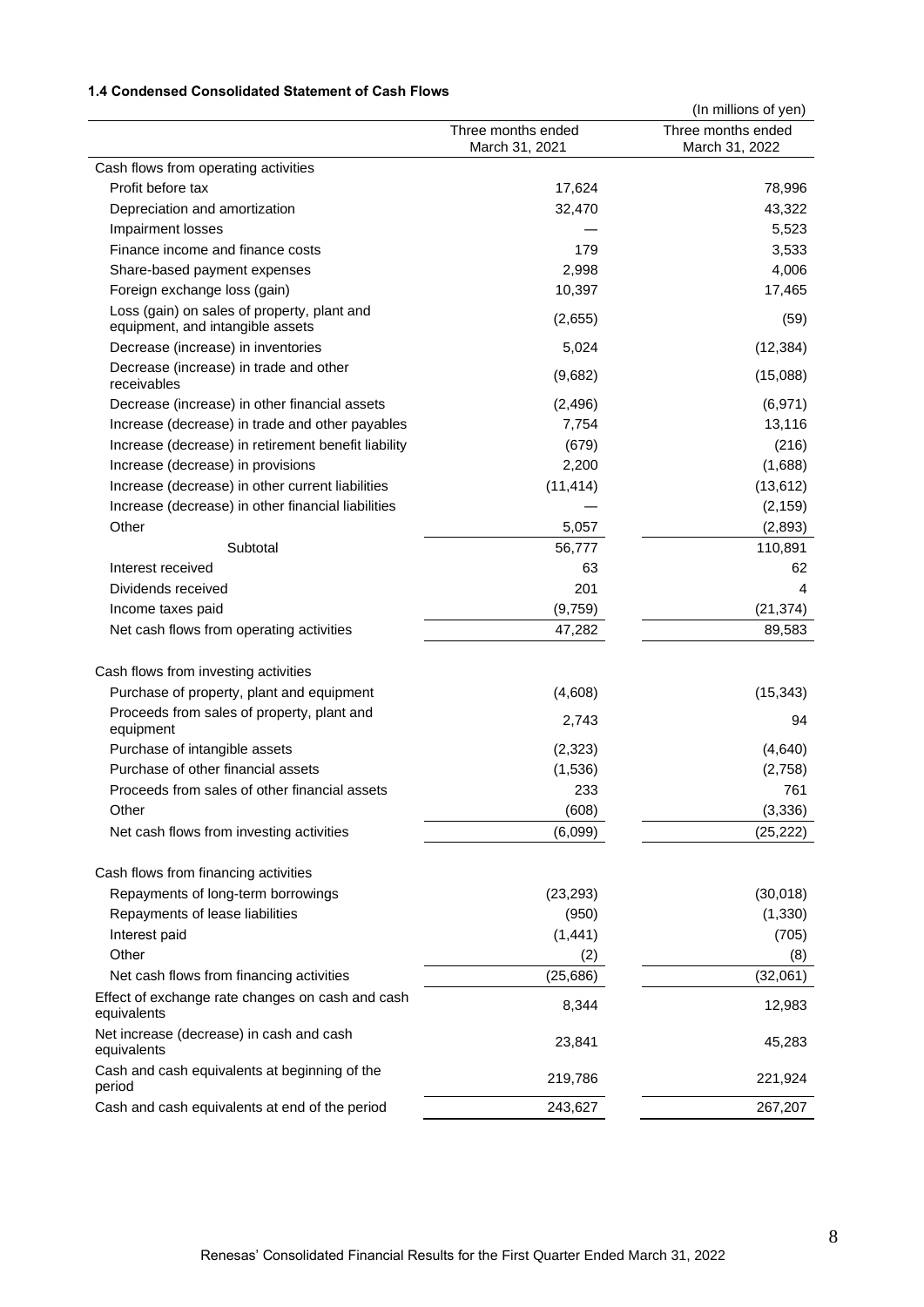#### **1.5 Notes to Condensed Consolidated Financial Statements**

(Notes about Going Concern Assumption) Not applicable

#### (Basis for Preparation)

(1) Compliance with IFRS

Because the Group meets the requirements for "Specified Companies Complying with Designated International Accounting Standards" stated in Article 1-2 of Ordinance on Consolidated Financial Statements, the Group has adopted the provisions of Article 93 of the Ordinance. The condensed consolidated financial statements of the Group have been prepared in accordance with International Accounting Standards 34 "Interim Financial Reporting" (hereinafter "IAS 34").

The condensed consolidated financial statements do not contain all of the information that would be required on consolidated financial statements for a fiscal year. Therefore, the condensed consolidated financial statements should be used with the consolidated financial statements for the prior fiscal year.

#### (2) Basis of measurement

In the condensed consolidated financial statements of the Group, assets and liabilities are measured at a historical cost basis except for items such as financial instruments measured at fair value.

#### (3) Functional currency and presentation currency

The condensed consolidated financial statements are presented in Japanese yen (rounded to the nearest million yen), which is the functional currency of the Company.

#### (4) Change in Presentation

(Condensed Consolidated Statement of Cash Flows)

Within "Cash flows from operating activities" category, "Decrease (increase) in other financial assets," which was disclosed in "Other" for the three months ended March 31, 2021, has been presented separately for the three months ended March 31, 2022 due to the increase in its materiality. Also, Loss (gain) on sales and valuation of investment securities, which was disclosed in "Other" for the three months ended March 31, 2021, has been classified to "Finance income and finance costs" for the three months ended March 31, 2022.

In order to reflect those changes in presentation, Condensed Consolidated Statement of Cash Flows for the three months ended March 31, 2021 has been reclassified. Consequently, within "Cash flows from operating activities" category,1,207 million yen of "Other" has been classified to (2,496) million yen of "Decrease (increase) in other financial assets", 5,057 million yen of "Other" and (1,354) million yen of "Finance income and finance costs."

#### (Basis of Condensed Consolidated Financial Statements)

Scope of consolidation

A company has been excluded from the scope of consolidation due to liquidation for the three months ended March 31, 2022.

#### (Significant Accounting Policies)

The significant accounting policies for the condensed consolidated financial statements of the Group are the same with the accounting policies applied in preparing the Group's consolidated financial statements for the prior fiscal year. In addition, income taxes for the three months ended March 31, 2022 are calculated using the estimated annual effective tax rate.

## (Significant Accounting Estimates and Judgments)

In preparing the consolidated financial statements, management of the Group makes judgements, accounting estimates and assumptions that could have an impact on the application of accounting policies and the reporting amounts of assets, liabilities, revenue and expenses. These estimates and assumptions are based on the best judgment of management, taking into account various factors that are deemed reasonable on the closing date in light of past experience and available information. However, figures based on these estimates and assumptions may differ from the actual results due to their nature.

Estimates and underlying assumptions are reviewed continuously. The results of the review of these estimates are reflected in the period when the estimates are revised and for the future periods.

Estimates and assumptions that could have a significant impact on the figures in the condensed consolidated financial statements are the same with those stated in the Group's consolidated financial statements for the prior fiscal year.

The Group reflects the impact of the spread of COVID-19 to estimates and assumptions (such as judgment to indication of impairment of goodwill and collectability of deferred tax assets), to a reasonable extent based on available information.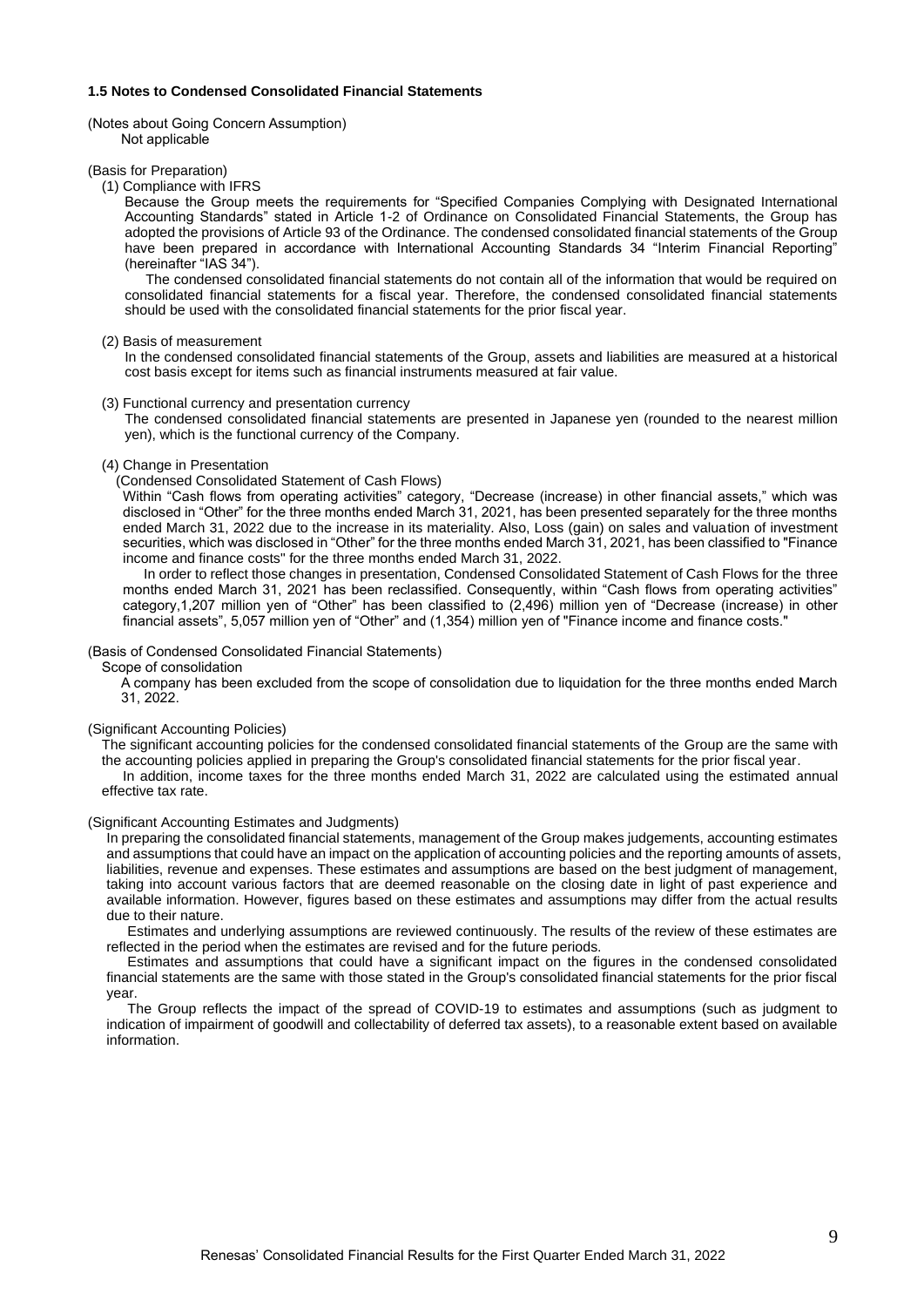### (Business Segments)

#### (1) Overview of reportable segments

The Group's reportable segments are components of the Group for which separate financial information is available that is evaluated regularly by the Board of Directors to determine the allocation of management resources and assess performance.

The Group mainly consists of "Automotive Business" and "Industrial/Infrastructure/IoT Business" and those are the Group's reportable segments. The Automotive Business includes the product categories "Automotive control," comprising semiconductor devices for controlling automobile engines and bodies, and "Automotive information," comprising of semiconductor devices used in sensing systems for detecting environments inside and outside the vehicle as well as automotive information devices such as IVI (In-Vehicle Infotainment) and instrument panels used to give various information to the driver of the vehicle. The Group mainly supplies MCUs (microcontrollers), SOC (System-On-Chips) analog semiconductor devices and power semiconductor devices in each of these categories. The Industrial/Infrastructure/IoT Business includes the product categories "Industrial," "Infrastructure" and "IoT" which support the smart society. The Group mainly supplies MCUs and SoCs in each of these categories. Additionally, commissioned development and manufacturing from the Group's design and manufacturing subsidiaries are categorized as "Other."

#### (2) Information on reportable segments

The accounting treatment for the reportable segments is same as described in "Significant Accounting Policies." As for information on the reportable segments, the Group discloses revenue from external customers, segment gross profit, and segment operating profit.

Segment gross profit and segment operating profit are internal key performance indicators which are used by management when making decisions and are calculated by excluding the following items from IFRS gross profit and operating profit (Adjustments 2): amortization of certain tangible and intangible assets related to business combinations; certain share-based payment expenses; and other non-recurring items. Other non-recurring items include costs related to acquisitions and gains and losses the Group believes to be appropriate for deduction. However, certain other nonrecurring items the Group believes to be covered by each reportable segment are included in segment gross profit and segment operating profit of each reportable segment (Adjustments 1). The Group's Executive Officers assess the performance after eliminating intragroup transactions, and therefore, there are no transfers between the reportable segments included within the segment results.

Information on reportable segments is as follows.

| Three months ended March 31, 2021<br>(In millions of yen) |            |                                       |       |             |         |             |                        |
|-----------------------------------------------------------|------------|---------------------------------------|-------|-------------|---------|-------------|------------------------|
|                                                           |            | <b>Reportable Segments</b>            |       |             |         |             |                        |
|                                                           | Automotive | Industrial/<br>Infrastructure/<br>IoT | Other | Adjustments | Total   | Adjustments | Consolidation<br>basis |
| Revenue from external<br>customers                        | 103,248    | 96,605                                | 3,825 |             | 203,678 |             | 203,678                |
| Segment gross profit                                      | 43,818     | 57.788                                | 415   | 196         | 102.217 | (4, 462)    | 97,755                 |
| Segment operating<br>profit                               | 22,791     | 24,888                                | 414   | 4.514       | 52,607  | (22, 416)   | 30,191                 |
| Finance income                                            |            |                                       |       |             |         |             | 1,618                  |
| Finance costs                                             |            |                                       |       |             |         |             | (14, 185)              |
| Profit before tax                                         |            |                                       |       |             |         |             | 17,624                 |
| (Other items)                                             |            |                                       |       |             |         |             |                        |
| Depreciation                                              | 11,123     | 8,069                                 |       |             | 19,192  | 13,278      | 32,470                 |
| and amortization                                          |            |                                       |       |             |         |             |                        |

# Three months ended March 31, 2022 (In millions of yen)

|                                    | <b>Reportable Segments</b> |                                       |       |             |         |             |                        |
|------------------------------------|----------------------------|---------------------------------------|-------|-------------|---------|-------------|------------------------|
|                                    | Automotive                 | Industrial/<br>Infrastructure/<br>IoT | Other | Adjustments | Total   | Adjustments | Consolidation<br>basis |
| Revenue from external<br>customers | 153,887                    | 189,829                               | 2,980 |             | 346,696 |             | 346,696                |
| Segment gross profit               | 79,707                     | 121,639                               | 810   | 151         | 202,307 | (4,869)     | 197,438                |
| Segment operating<br>profit        | 57,516                     | 75,682                                | 810   | 1,471       | 135.479 | (35, 402)   | 100,077                |
| Finance income                     |                            |                                       |       |             |         |             | 142                    |
| Finance costs                      |                            |                                       |       |             |         |             | (21, 223)              |
| Profit before tax                  |                            |                                       |       |             |         |             | 78,996                 |
| (Other items)                      |                            |                                       |       |             |         |             |                        |
| Depreciation<br>and amortization   | 10,754                     | 9,003                                 |       |             | 19,757  | 23,565      | 43,322                 |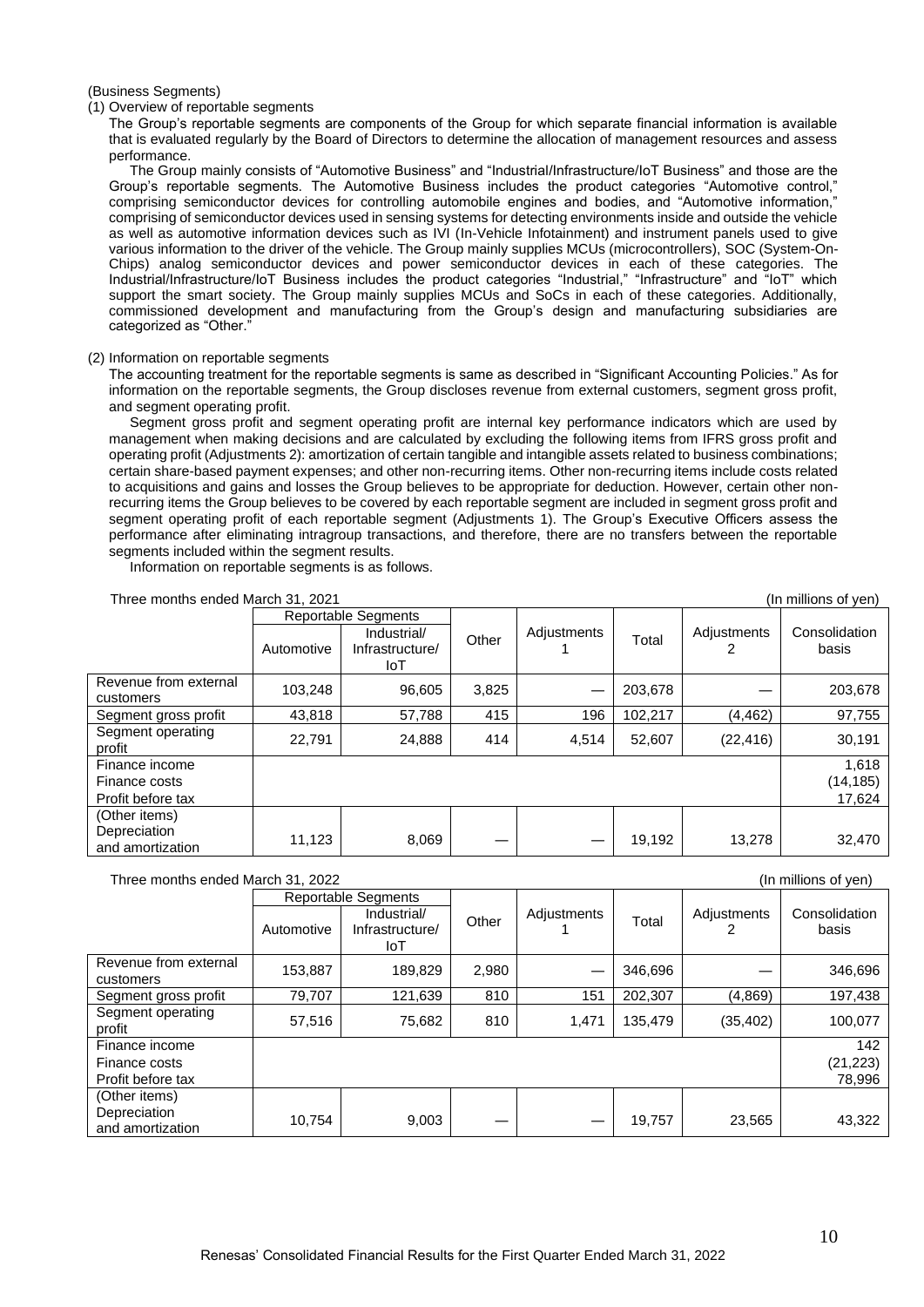(3) Information on products and services

Information on products and services is the same with information on the reportable segments and therefore, omitted from this section.

# (4) Information on regions and countries

The components of revenue from external customers by region and country are as follows.

|                                      | (In millions of yen)                 |
|--------------------------------------|--------------------------------------|
| Three months ended<br>March 31, 2021 | Three months ended<br>March 31, 2022 |
| 71,071                               | 97,860                               |
| 40,245                               | 90,181                               |
| 39,189                               | 75,605                               |
| 33,758                               | 52,797                               |
| 18,770                               | 28,943                               |
| 645                                  | 1,310                                |
| 203,678                              | 346,696                              |
|                                      |                                      |

(Note) Revenues are categorized into the country or region based on the location of the customers.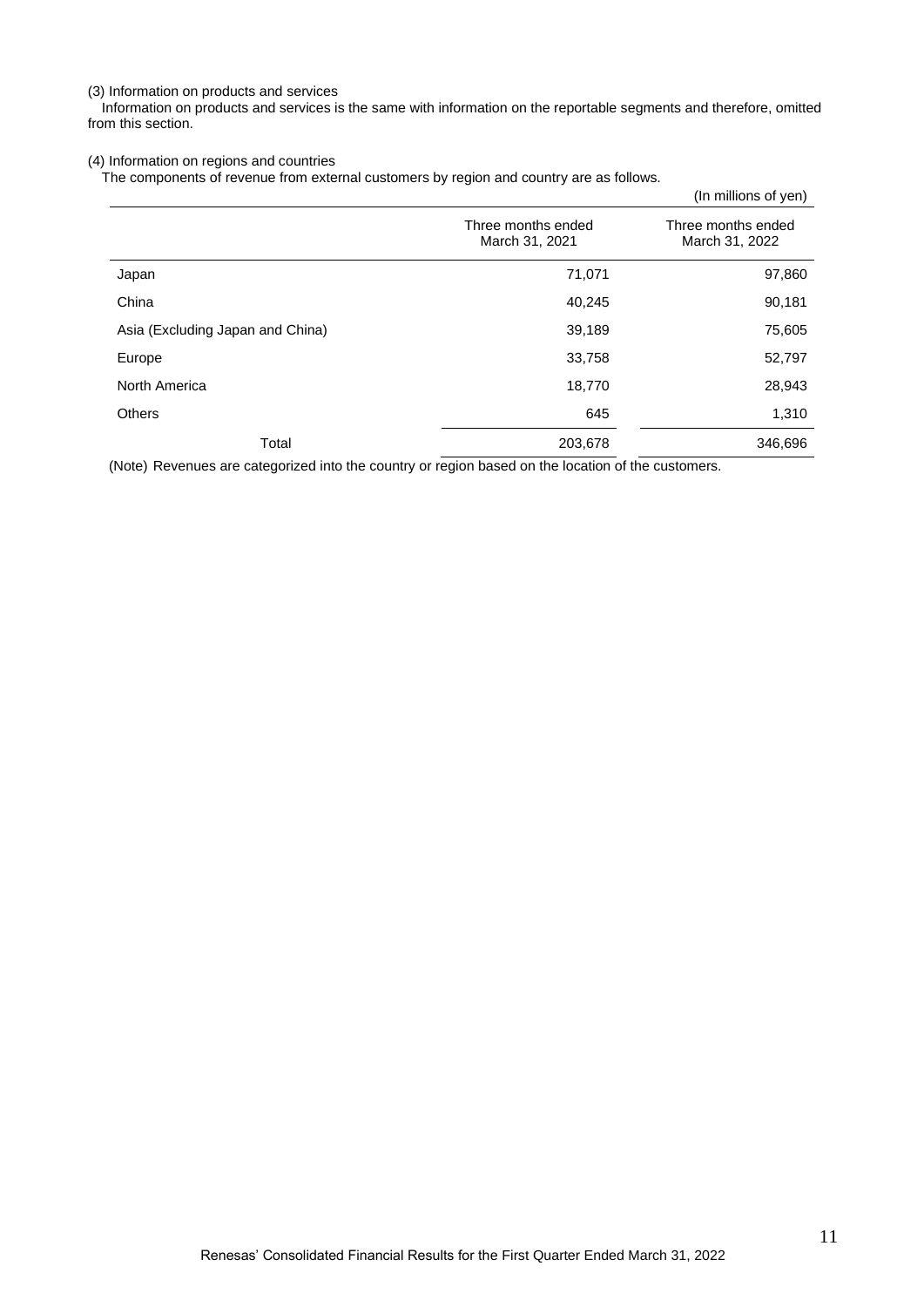#### (Business Combinations) Three months ended March 31, 2022

#### (Dialog Semiconductor Plc)

As of December 31, 2021, the acquisition was accounted for using provisional amounts determined based on reasonable information available at the time of preparing consolidated financial statements. Since the recognition and fair value measurement of the identifiable assets acquired and liabilities assumed at the acquisition date had not been finalized, the purchase price allocation was provisionally accounted. As of March 31, 2022, the Group has completed the purchase price allocation and revised the goodwill amount as follows:

Fair value of assets acquired, liabilities assumed on the acquisition date (August 31, 2021)  $\sim$ illions of yen

|                                     | III IIIIIIIUIIS UI VEII <i>I</i> |
|-------------------------------------|----------------------------------|
| Adjusted items                      | Adjustments of goodwill          |
| Goodwill (before adjustment) (Note) | 519,618                          |
| Inventories                         | 316                              |
| Property, plant and equipment       | (2,531)                          |
| Intangible assets                   | (146, 963)                       |
| Other (Non-current assets)          | (125)                            |
| Other (Current liabilities)         | 86                               |
| Other financial liabilities         | 345                              |
| Deferred tax liabilities            | 27,735                           |
| Total adjustments                   | (121, 137)                       |
| Goodwill (after adjustment) (Note)  | 398.481                          |

(Note) Goodwill reflects future excess earning power expected from synergies between the Company and Dialog Semiconductor Plc (hereinafter "Dialog"). No amount of goodwill is expected to be deductible for tax purposes.

Condensed Consolidated Statement of Financial Position as of December 31, 2021 has been revised upon the completion of the purchase price allocation. After the revision, goodwill has decreased by 126,781 million yen and retained earnings has decreased by 7,580 million yen. On the other hand, property, plant and equipment, intangible assets and deferred tax liabilities have increased by 2,436 million yen, 144,165 million yen and 26,077 million yen, respectively. In addition, the revision has no impact on the Condensed Consolidated Statement of Profit or Loss and Condensed Consolidated Statement of Comprehensive Income for the three months ended March 31, 2021.

It should be noted that as of September 14, 2021, Dialog has changed its company name to Dialog Semiconductor Limited.

#### (Celeno Communications Inc.)

Contingent consideration includes \$45 million which will be paid based on the contract when several certain conditions (milestones) related to Celeno Communications Inc. (hereinafter "Celeno")'s future product development and mass production progress are met. As of March 31, 2022, none of the conditions has been met.

The fair value of the contingent consideration is calculated as the present value of the amount that may be paid to Celeno, with consideration of the probability of occurrence.

The level of the fair value hierarchy for the contingent consideration is level 3. The reconciliation table of the change for the contingent consideration classified in Level 3 from the beginning balance to the ending balance is as described below.

|                       | Three months ended<br>March 31, 2021 | Three months ended<br>March 31, 2022 |
|-----------------------|--------------------------------------|--------------------------------------|
| Beginning balance     |                                      | 4,681                                |
| Changes in fair value |                                      | (2, 159)                             |
| Exchange differences  |                                      | 195                                  |
| Ending balance        |                                      | 2,717                                |

Of the amount of change in fair value related to contingent consideration, the portion based on fluctuations in the time value of money is recorded in "financial expenses", and the portion based on fluctuations other than the time value of money is recorded in "other income" or "other expenses". For the three months ended March 31, 2021, other income of 2,159 million yen was recorded for the change of fair value.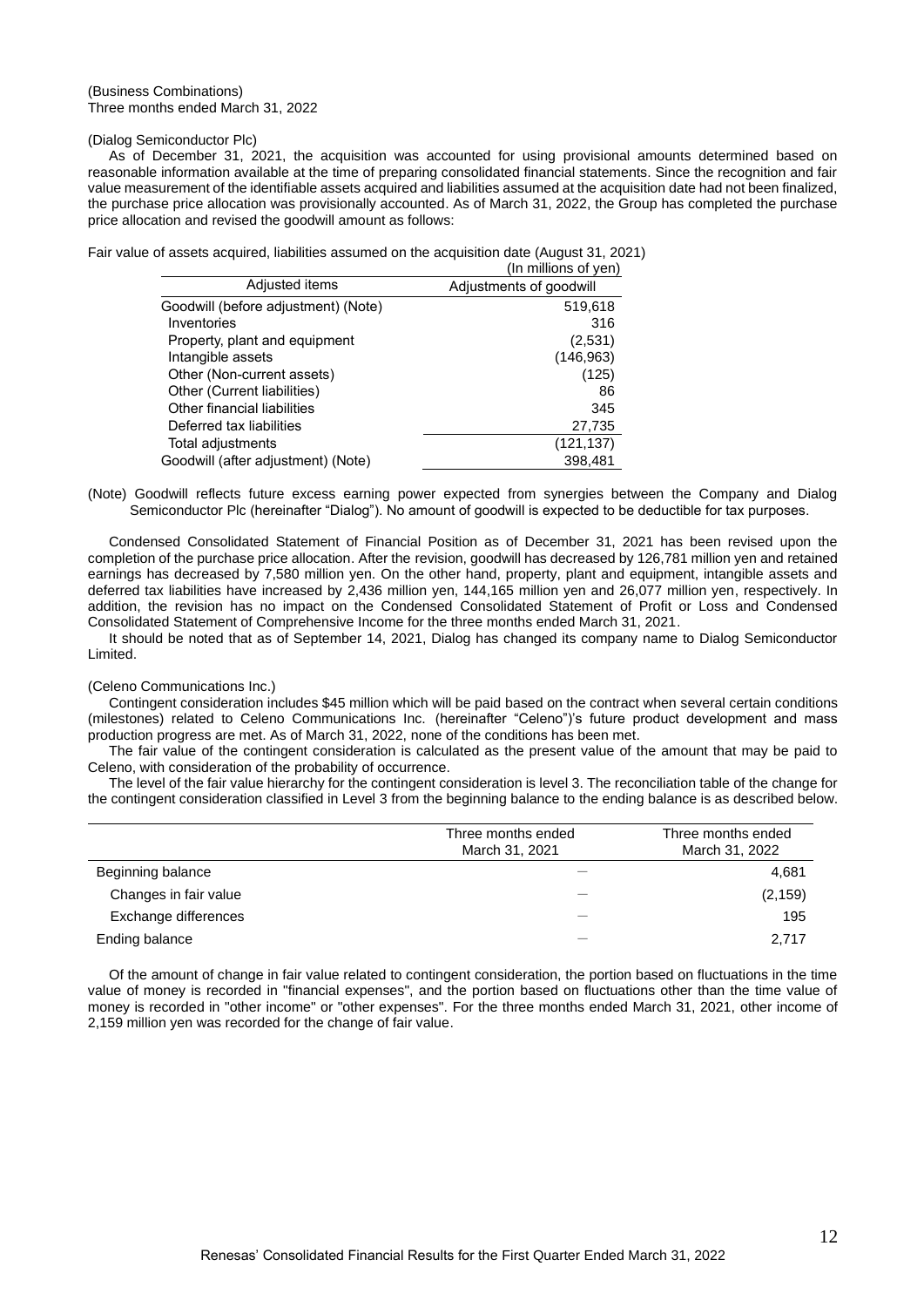### (Trade and Other Receivables)

The components of trade and other receivables are as follows.

|                             |                         | (In millions of yen) |
|-----------------------------|-------------------------|----------------------|
|                             | As of December 31, 2021 | As of March 31, 2022 |
| Notes and trade receivables | 136,810                 | 158,005              |
| Other receivables           | 3,737                   | 4,703                |
| Loss allowance              | (69)                    | (119)                |
| Total                       | 140,478                 | 162,589              |

(Note) Trade and other receivables are classified as financial assets measured at amortized cost.

#### (Trade and Other Payables)

The components of trade and other payables are as follows.

|                                     |                                                                                                                                                                                                                                                                                                                                              | (In millions of yen) |
|-------------------------------------|----------------------------------------------------------------------------------------------------------------------------------------------------------------------------------------------------------------------------------------------------------------------------------------------------------------------------------------------|----------------------|
|                                     | As of December 31, 2021                                                                                                                                                                                                                                                                                                                      | As of March 31, 2022 |
| Trade payables                      | 104,775                                                                                                                                                                                                                                                                                                                                      | 105,580              |
| Other payables                      | 59,262                                                                                                                                                                                                                                                                                                                                       | 51,317               |
| Electronically recorded obligations | 14,808                                                                                                                                                                                                                                                                                                                                       | 12,335               |
| <b>Refund liabilities</b>           | 40,585                                                                                                                                                                                                                                                                                                                                       | 61,637               |
| Total                               | 219,430                                                                                                                                                                                                                                                                                                                                      | 230,869              |
| <b>Current liabilities</b>          | 204,330                                                                                                                                                                                                                                                                                                                                      | 217,802              |
| Non-current liabilities             | 15,100<br>$\overline{A}$ and $\overline{A}$ and $\overline{A}$ and $\overline{A}$ and $\overline{A}$ and $\overline{A}$ and $\overline{A}$ and $\overline{A}$ and $\overline{A}$ and $\overline{A}$ and $\overline{A}$ and $\overline{A}$ and $\overline{A}$ and $\overline{A}$ and $\overline{A}$ and $\overline{A}$ and $\overline{A}$ and | 13,067               |

(Note) Trade and other payables are classified as financial liabilities measured at amortized cost.

#### (Revenue)

All of the revenue arises from contracts with customers. In addition, disaggregation of revenue recognized from contracts with customers are stated in "Business segments, (2) Information on reportable segments and (4) Information on regions and countries."

#### (Selling, General and Administrative Expenses)

The components of selling, general and administrative expenses are as follows.

|                                   |                                      | (In millions of yen)                 |
|-----------------------------------|--------------------------------------|--------------------------------------|
|                                   | Three months ended<br>March 31, 2021 | Three months ended<br>March 31, 2022 |
| Research and development expenses | 32,952                               | 45,457                               |
| Depreciation and amortization     | 14,670                               | 24,982                               |
| Personnel expenses                | 10,866                               | 15,655                               |
| Retirement benefit expenses       | 600                                  | 648                                  |
| Other                             | 6,742                                | 7,294                                |
| Total                             | 65,830                               | 94,036                               |

(Note) Research and development expenses are included in selling, general and administrative expenses. Related expenses such as outsourcing costs, personnel expenses, depreciation costs and material costs are mainly included in research and development expenses.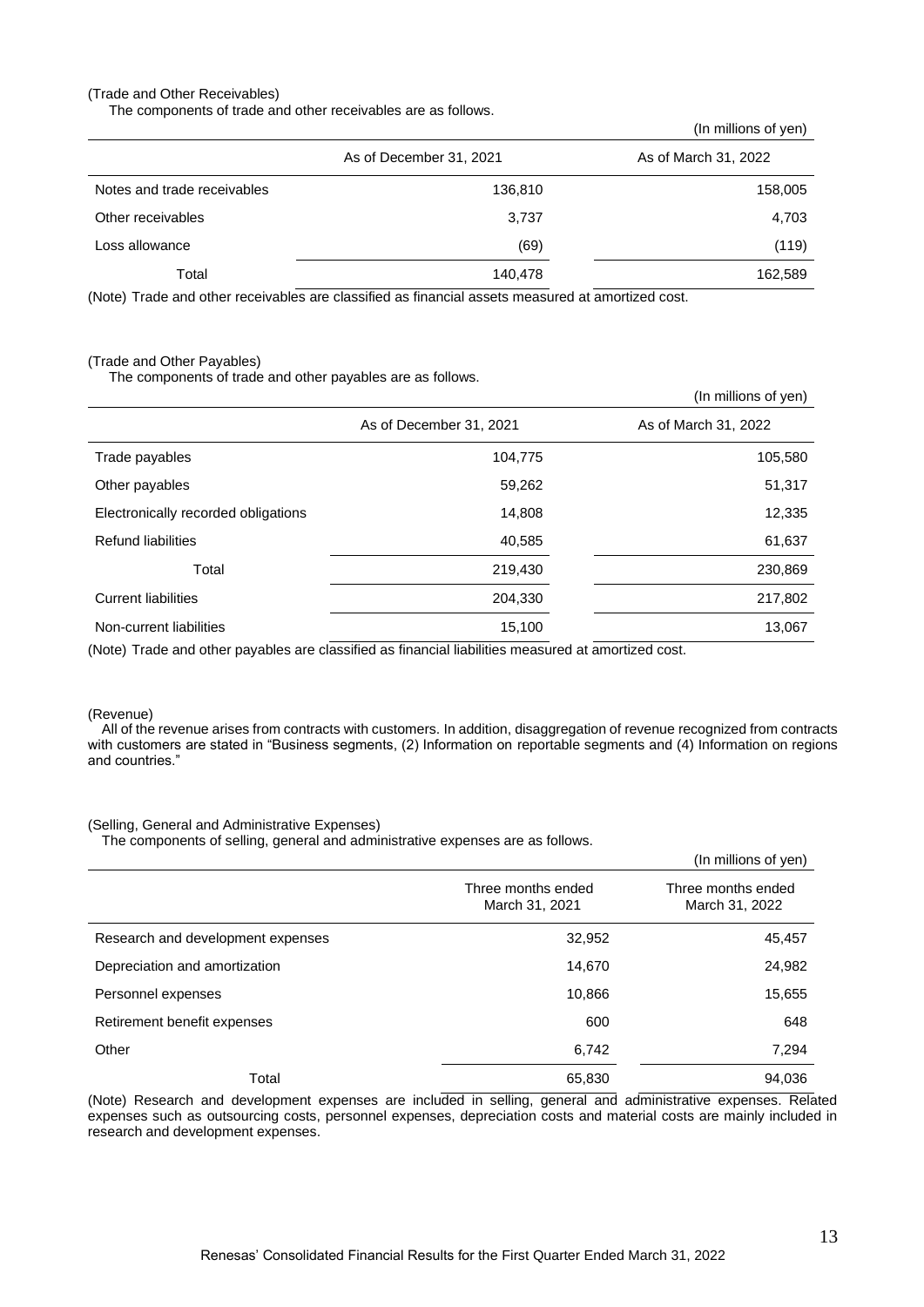(Other Income)

The components of other income are as follows.

(In millions of yen) Three months ended March 31, 2021 Three months ended March 31, 2022 Fair value remeasurements on contingent rail value remeasurements on contingent<br>
considerations (Note)  $\qquad$  2,159 Reversal of provision for business restructuring  $\sim$  1,066 Insurance claim income 24 1,005 Gain on sales of property, plant and equipment 2,693 2,693 Other 438 753  $\Gamma$ otal 3,155 5,076

(Note) For details, please refer to "Business Combinations."

(Other Expenses)

The components of other expenses are as follows.

| The components of other experiess are as reliefier. |                                      | (In millions of yen)                 |
|-----------------------------------------------------|--------------------------------------|--------------------------------------|
|                                                     | Three months ended<br>March 31, 2021 | Three months ended<br>March 31, 2022 |
| Impairment losses (Note)                            |                                      | 5,523                                |
| Provision for loss on litigation                    | 3,827                                | 935                                  |
| Other                                               | 1,062                                | 1,943                                |
| Total                                               | 4,889                                | 8,401                                |

(Note) Impairment losses are mainly due to the discontinuation of certain in-process research and development projects.

#### (Additional Information)

Fire outbreak in a wholly-owned manufacturing subsidiary

On March 19, 2021, a fire broke out at a manufacturing line of Naka Factory (located in Hitachinaka, Ibaraki Prefecture) of Renesas Semiconductor Manufacturing Co., Ltd, a wholly-owned manufacturing subsidiary of the Company. Due to this fire, the Group recorded 2,235 million yen for restoration and repairment costs of property, plant and equipment, disposal costs and reinspection fees of inventories and fixed costs during the shutdown for the three months ended March 31, 2021. These are included in cost of sales of 2,218 million yen and other expenses of 17 million yen in the Condensed Consolidated Statement of Profit or Loss. Other payables of the fire related costs are recorded in trade and other payables and other liabilities of 6,147 million yen in the Consolidated Statement of Financial Position.

The Group recorded 749 million yen for restoration and repairment costs of property, plant and equipment for the three months ended March 31, 2022. These are included in cost of sales in the Condensed Consolidated Statement of Profit or Loss. In addition, the Group received part of fire insurance payments and recorded in "Other income" for the three months ended March 31, 2022.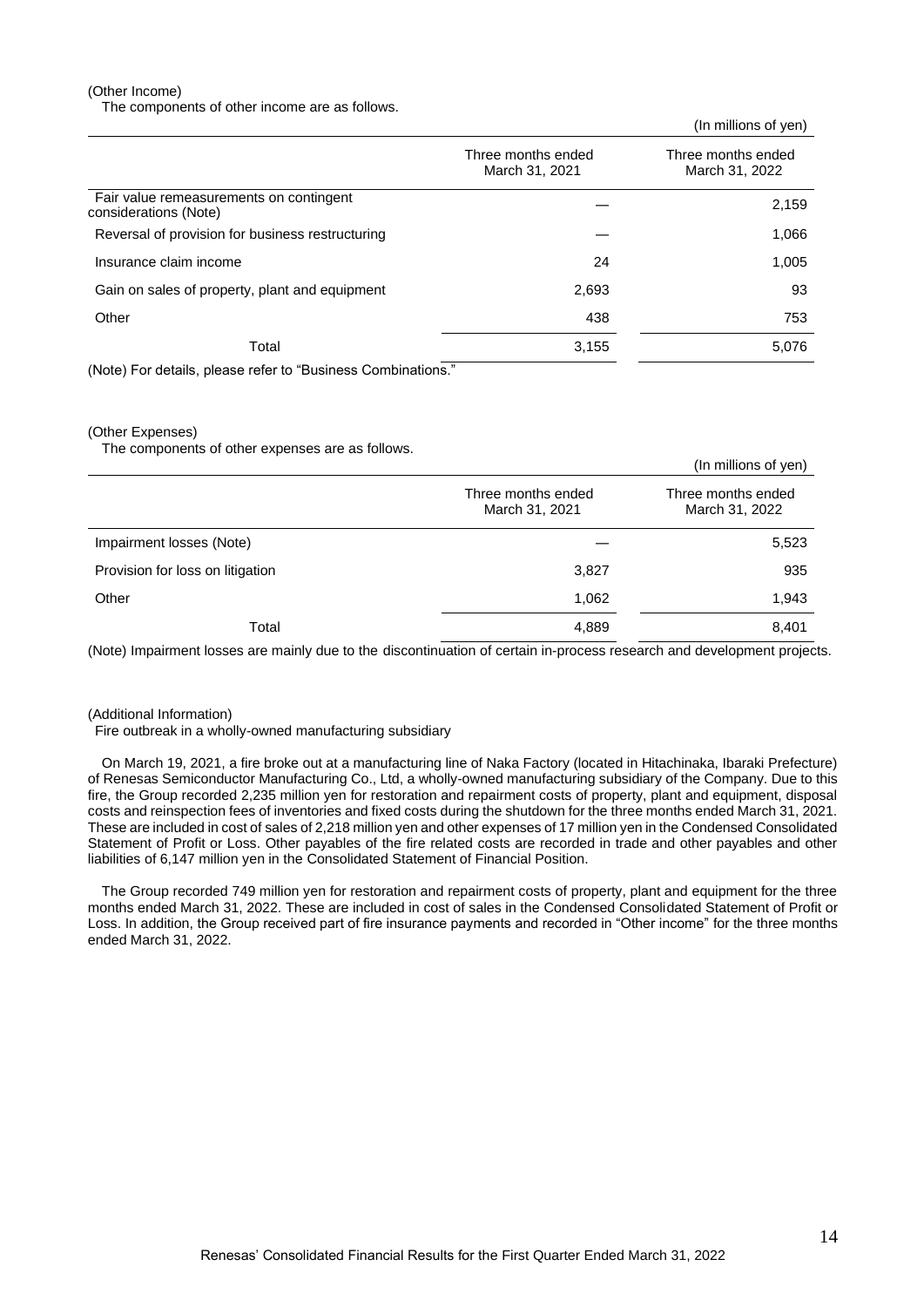## (Subsequent Events)

(Grant of share-based payments)

The Company introduced Performance Share Unit (PSU) and Restricted Stock Unit (RSU) from April 2021.

 The Company resolved the granting of the RSU and PSU for Directors, Corporate Officers, and employees of the Company and the subsidiaries at the Board of Directors held on April 14, 2022.

| Date of grant of RSU and PSU    |            | April 14, 2022                                                            |  |
|---------------------------------|------------|---------------------------------------------------------------------------|--|
| Category and number of grantees |            | <b>Outside Directors 2</b>                                                |  |
|                                 |            | Director and Corporate Officer 1                                          |  |
|                                 |            | Corporate Officers 10                                                     |  |
|                                 |            | Employees of the Company and the subsidiaries 3,597                       |  |
| Vesting conditions              | <b>RSU</b> | To be vested based on time                                                |  |
|                                 |            | (One third each will be vested after 1 year, 2 years and 3 years from the |  |
|                                 |            | date of grant, except that all units will be vested after 1 year from the |  |
|                                 |            | grant date for the Outside Directors)                                     |  |
|                                 | <b>PSU</b> | To be vested based on performance                                         |  |
|                                 |            | (According to the performance achieved, all units will be vested after 3  |  |
|                                 |            | years from the grant date)                                                |  |
| Number of units                 | <b>RSU</b> | 9.834.500                                                                 |  |
|                                 | <b>PSU</b> | 1,379,600                                                                 |  |
|                                 | Total      | 11.214.100                                                                |  |

(Note) 1. Our common stock (1 unit = 1 share) is delivered based on the number of units at the time of vesting the rights. There is no payment from Directors, Corporate Officers and employees at the time of delivering the stocks.

2.The number of units for PSU will be determined based on the number of granted units using factors such as the three-year growth rate of the total shareholder return.